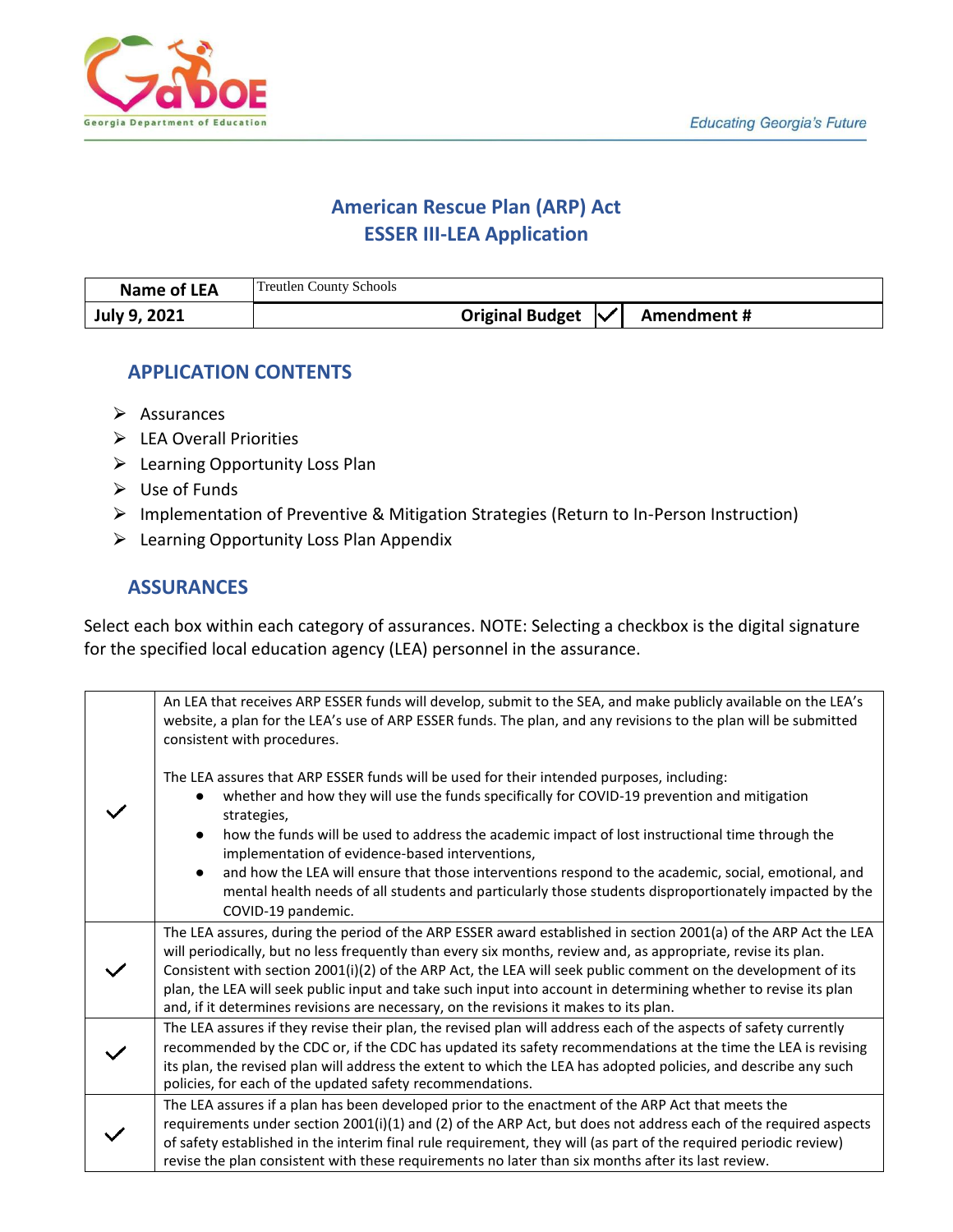

The LEA assures the plan will be in an understandable and uniform format; to the extent practicable, written in a language that parents can understand or, if not practicable, orally translated; and upon request by a parent who is an individual with a disability, provided in an alternative format accessible to that parent.

# **LEA OVERALL PRIORITIES**

Please provide the top 2-3 priorities the LEA has determined as the most pressing needs for students and schools within the LEA as a result or in response to the COVID-19 pandemic. Please include the data sources that illustrate why these are the most critical and/or most widespread needs experienced by students and schools within the LEA.

| <b>PRIORITIES</b>                             | <b>DATA SOURCE</b>                                                                                      |
|-----------------------------------------------|---------------------------------------------------------------------------------------------------------|
| <b>Student Attendance</b>                     | Attendance, grades, discipline data                                                                     |
| <b>Student Achievement Outcomes</b>           | Reading assessment data, Milestones, NWEA MAP,<br>Benchmarks, Professional learning implementation data |
| Student and Staff Social and Emotional Health | Climate Survey data, discipline data, student extra-curricular<br>data, Georgia Student Health Survey   |

# **Learning Opportunity Loss Plan**

#### **Purpose**

This template should guide district decision making as they plan evidence-based interventions to support accelerated learning opportunities for students impacted by the COVID-19 pandemic. The template follows Georgia's Systems of Continuous Improvement Cycle, with a focus on the Coherent Instruction System.

"Accelerated learning and strong instruction are interdependent. You cannot accelerate learning with poor instructional practices in place, and you cannot have strong instruction if you cannot effectively support unfinished learning. Therefore, it is important to develop your leaders and teachers on the concepts and best practices of accelerated learning and strong instruction."

Embedded within the document are links to guiding questions and research that can support your decisions for interventions and provide guidance for how to implement the interventions.

# **Section Contents**

- **Identifying Interventions**
- **Selecting Interventions**
- **Plan Implementation**
- **Implement Plan**
- **Examine Progress**

**LEA ARP Plan LEA Website Link**

#### **https://tinyurl.com/555b8w3m**

*If the contents of this document are explicitly explained and included within a template created by the LEA and posted on the LEA's website, please include the reference to locate the contents of the plan above.*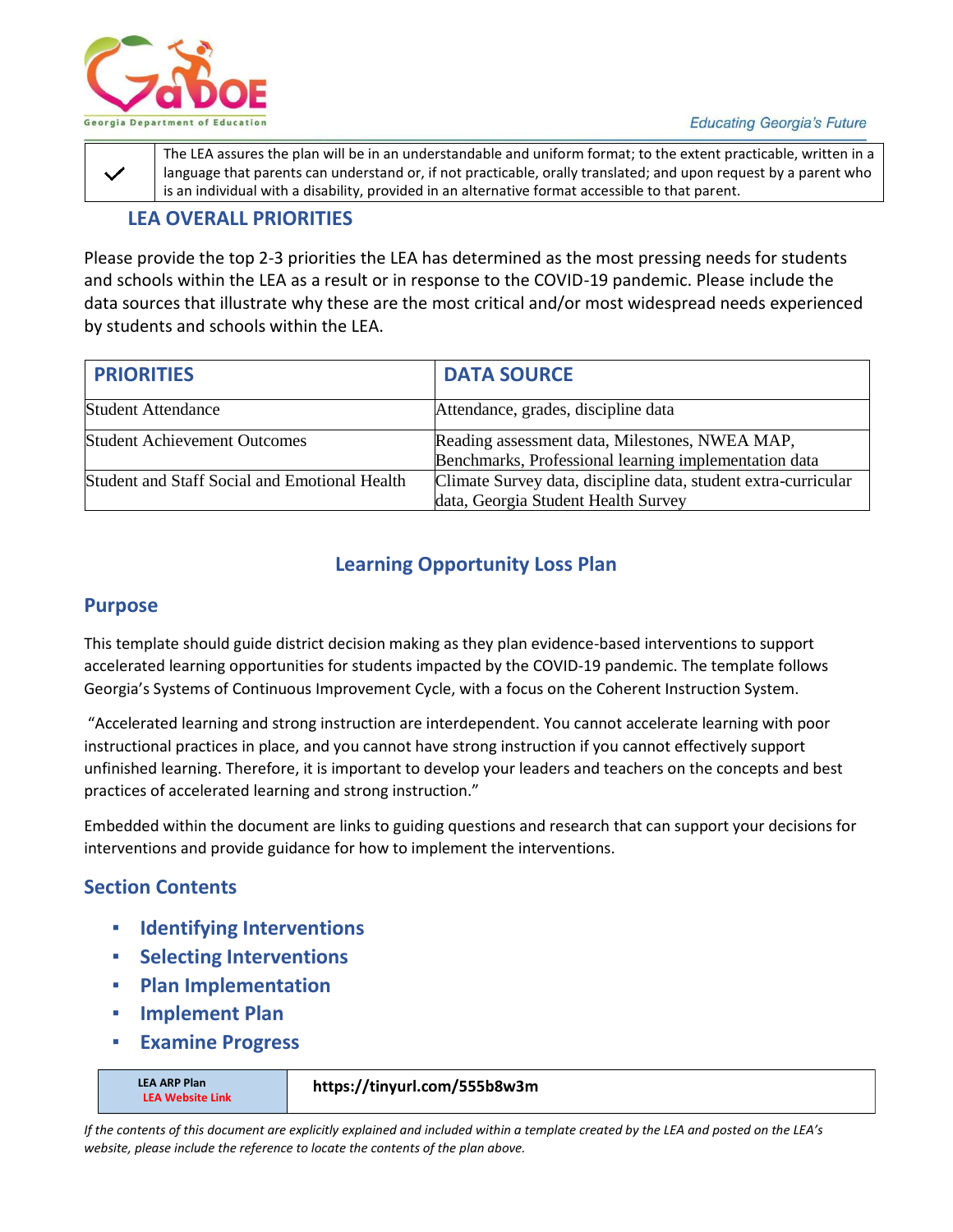

| <b>Identifying Needs</b>                                |                                                                                                                                     |                                    |  |  |  |
|---------------------------------------------------------|-------------------------------------------------------------------------------------------------------------------------------------|------------------------------------|--|--|--|
|                                                         | <b>Identify Needs</b>                                                                                                               |                                    |  |  |  |
|                                                         | Coherent<br><b>Instruction</b>                                                                                                      |                                    |  |  |  |
| Examine Progr <sub>ess</sub><br>Effective<br>Leadership | CALTHY<br>SAFF<br>WHOLE<br><b>SAGED</b><br>HALLENGER<br>CHILD<br><b>SUPPORTED</b><br>Supportive<br><b>Rando</b><br><b>Community</b> | Contractor Section<br>protessional |  |  |  |
| Engagement<br><b>Fralement Plan</b>                     |                                                                                                                                     | Plan Implementation                |  |  |  |

Provide data outlining district-wide learning opportunity loss, the current resources to support extended learning opportunities, and additional resources identified through the needs assessment process. Include data identifying learning opportunity loss among students disproportionately affected by the pandemic and school closures, including low-income students, children with disabilities, English learners, racial and ethnic minorities, students experiencing homelessness, and children and youth in foster care.

| <b>Guiding Questions</b>                                                                                                                   | <b>Responses</b>                                                                                                                                                                                                                                                                                                                                                                                                                                                   |
|--------------------------------------------------------------------------------------------------------------------------------------------|--------------------------------------------------------------------------------------------------------------------------------------------------------------------------------------------------------------------------------------------------------------------------------------------------------------------------------------------------------------------------------------------------------------------------------------------------------------------|
| What data needs to be collected and<br>synthesized to determine student<br>needs caused by learning opportunity<br>loss?                   | Attendance data for students and staff, NWEA MAP Results, GAA results, ACCESS<br>results, Milestone Scores, graduation rates, reading records.                                                                                                                                                                                                                                                                                                                     |
| Analyze data to identify strengths and<br>challenges and determine outcomes.                                                               | Strengths: For Face to Face students in 20-21: Reading growth in grades K, 2, 4, 8<br>and 9th grades. Math NWEA growth in grades K, 1, 2, and 4th. For virtual students<br>(those who took the Milestone assessment): All performance declined when compared<br>to the 2018-2019.<br>Challenges: For Face to Face students, near 50 percent of all students are below the<br>50th percentile in reading and in mathematics as determined by the NWEA MAP.          |
| What are you currently using<br>(interventions, strategies, resources,<br>community partnerships) to address<br>learning opportunity loss? | Interventions for 2020-2021: Achieve 3000 for reading and mathematics (3-8);<br>Smarty Ants (K-2); Read 180 and System 44; Lexia (K-8); IXL Math (K-8)<br>New for 2021-2022: Fountas and Pinnell Level Literacy Intervention (LLI)<br>MTSS teams will be intensely focused on the data sources to support student growth.<br>School Councils, Business Partners, and Parent organizations will continue to meet<br>regularly and support school and student needs. |
| What data have you collected to know<br>if current efforts have been successful?                                                           | NWEA MAP assessment data in grades K-10; attendance; student grades; Reading<br>Inventory grades K-11; Acadience grades K-1; Lexia performance K-8; Read 180 and<br>System 44 for those students participating; and RTI data from PLC meetings.                                                                                                                                                                                                                    |
| What data will you collect and analyze<br>to identify ongoing needs?                                                                       | Enrollment data; Attendance data; NWEA MAP assessment data in grades K-10;<br>attendance; student grades; Reading Inventory grades K-11; Acadience grades K-1;<br>Lexia performance K-8; Read 180 and System 44 for those students participating;<br>graduation rate; and RTI data from PLC meetings.                                                                                                                                                              |

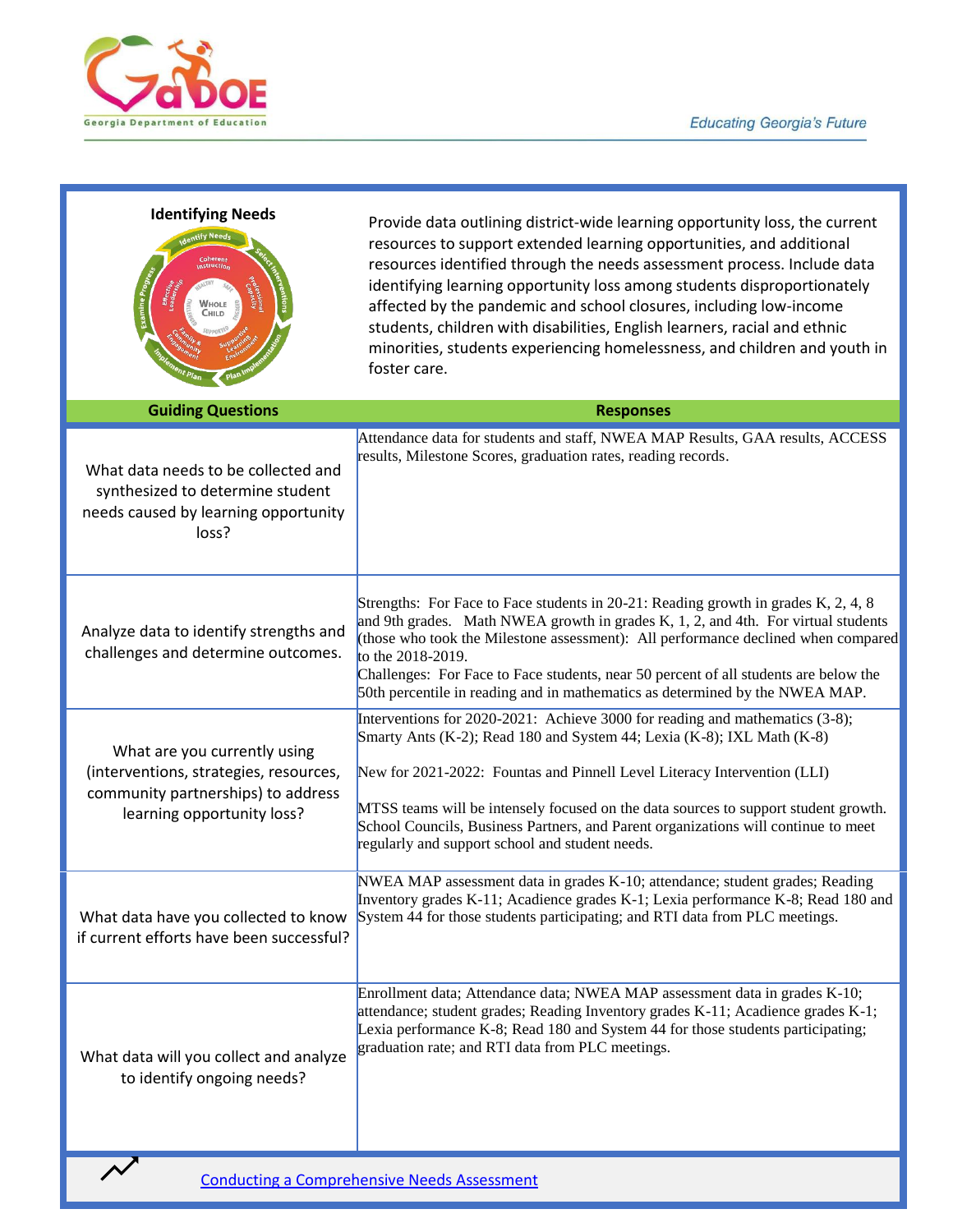

| <b>Selecting Interventions</b><br>ntify Need<br>Coherent<br>nstruction<br>Examine Pro<br>Child | Research many sources to determine the solutions that have evidence of<br>meeting the identified needs. Select the evidence-based interventions that<br>scale up and enhance existing academic programs and initiatives that<br>accelerate academic progress. Interventions should address literacy,<br>numeracy, credit-recovery, and needs for those students at-risk for not<br>graduating.<br>Consider all the evidence for needed improvements.<br>Research possible interventions<br>Determine if staff has the capacity to implement possible<br>interventions.<br>This section is to inform the selection of intervention(s). No entries are<br>required in this section. |  |  |  |  |
|------------------------------------------------------------------------------------------------|-----------------------------------------------------------------------------------------------------------------------------------------------------------------------------------------------------------------------------------------------------------------------------------------------------------------------------------------------------------------------------------------------------------------------------------------------------------------------------------------------------------------------------------------------------------------------------------------------------------------------------------------------------------------------------------|--|--|--|--|
| <b>Intervention Options</b>                                                                    | <b>Considerations for Selection and Implementation</b>                                                                                                                                                                                                                                                                                                                                                                                                                                                                                                                                                                                                                            |  |  |  |  |
| <b>Class-Size Reduction</b>                                                                    | According to the research, things to consider with this<br>intervention:<br>Most effective in grades K-8<br>$\bullet$<br>Generally, class sizes of between 15 and 18 are recommended<br>to ensure impact<br>Teacher quality must be considered<br>Physical space<br>Link to the research in the appendix                                                                                                                                                                                                                                                                                                                                                                          |  |  |  |  |
| <b>Extended School Day (before and after</b><br>school)                                        | According to the research, it is important to consider the impact<br>of the school start and end time within the school context, on the<br>community, on families, on students, as well as financial<br>implications. Things to consider:<br>Curriculum and alignment to content taught during the regular<br>school day<br>Transportation<br>Meals and snacks<br>Required accommodations for students<br>Impact on extracurricular activities<br>Link to the research in the appendix                                                                                                                                                                                            |  |  |  |  |
| <b>Extended School Year (adding days to</b><br>calendar)                                       | Extending the school day or year may bring non-instructional<br>benefits, but little research-based evidence exists to support the<br>possibility that student achievement will increase as well. The<br>research literature indicates that time is a necessary but not sufficient<br>condition for improving achievement. The crucial<br>issue seems to be how the time is used, with quality of instruction being the<br>key. Things to consider:<br>Contracts of teachers and administrators<br>Teacher and student burnout<br>Parent buy-in to ensure engagement<br><b>School breaks</b><br>Transportation<br>Link to the research in the appendix                            |  |  |  |  |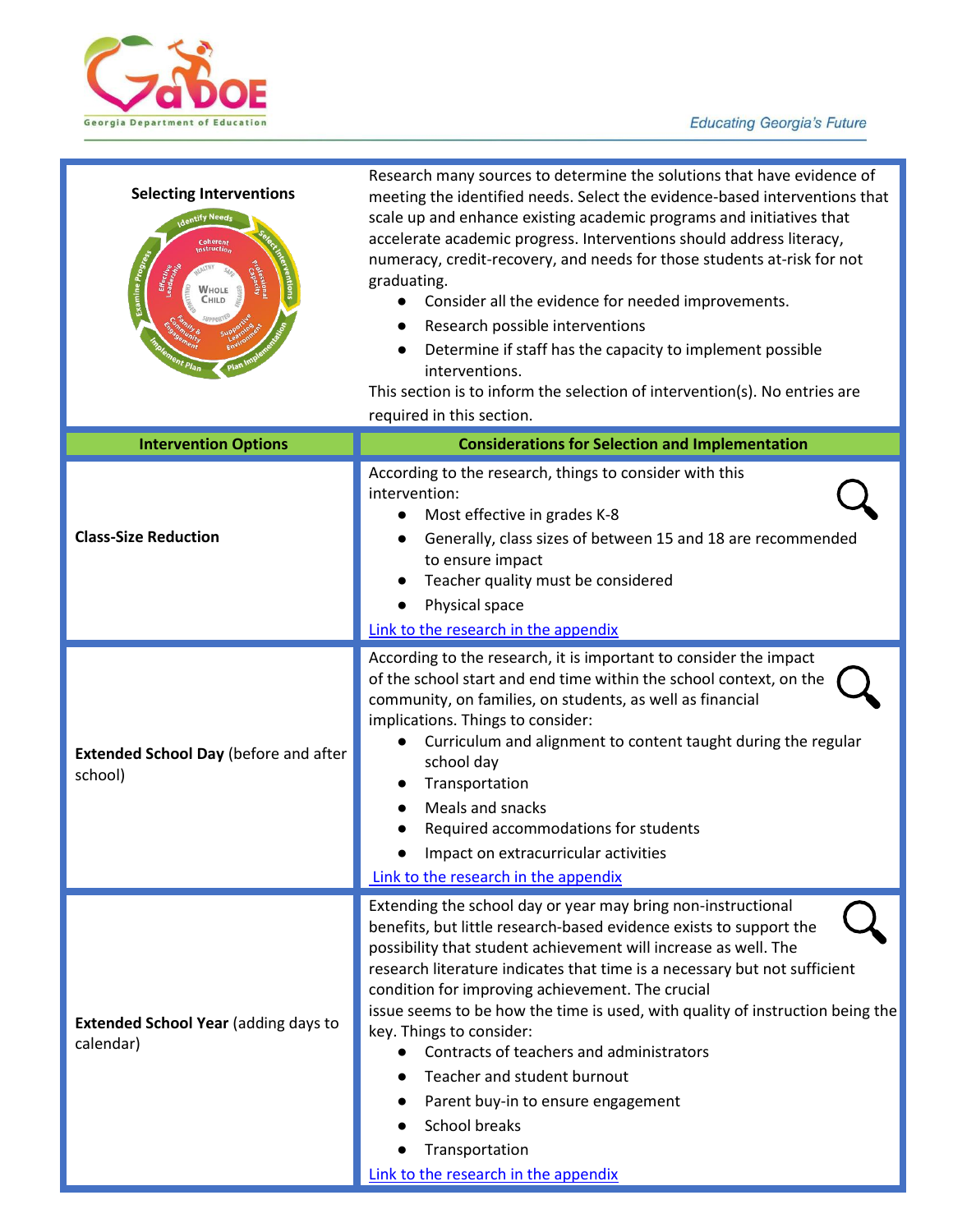



| <b>High Frequency Tutoring</b>                                     | According to the research, the most effective tutoring programs<br>share the following structure:<br>Three or more sessions per week<br>30-60 minutes per session<br>$\bullet$<br>At least 10 weeks<br>Three to four students per group, but one-on-one or 1:2 tutoring<br>$\bullet$<br>is most effective, using teachers or paraprofessionals<br>Pair students with a consistent tutor throughout the program<br>$\bullet$<br>Offer during the school day or immediately after<br>Align to grade-level or course standards<br>$\bullet$<br>Use ongoing formative assessment practices to measure growth<br>and make adjustments in delivery<br>Link to the research in the appendix                                                            |  |  |  |  |
|--------------------------------------------------------------------|-------------------------------------------------------------------------------------------------------------------------------------------------------------------------------------------------------------------------------------------------------------------------------------------------------------------------------------------------------------------------------------------------------------------------------------------------------------------------------------------------------------------------------------------------------------------------------------------------------------------------------------------------------------------------------------------------------------------------------------------------|--|--|--|--|
| <b>Summer Programming</b>                                          | According to the research, the most effective summer programs<br>share the following structure:<br>Five to six weeks in duration<br>Five days of programming per week<br>$\bullet$<br>60-90 minutes of math and 90-120 minutes of reading/writing<br>instruction per day and two-three hours for enrichment<br>activities<br>Small classes of up to 15 students per teacher<br>Use highly effective teachers<br>Provide professional learning focused on consistent curriculum<br>and maximizing instructional time<br>Link to the research in the appendix                                                                                                                                                                                     |  |  |  |  |
| Virtual Learning (remediation, tutoring,<br>credit recovery, etc.) | According to research, things to consider:<br>Instruction combining online and face-to-face elements has<br>a larger advantage<br>Online instruction should be collaborative or instructor-directed<br>Provide learners control of their interactions with media<br>and prompt learner reflection<br>Provide a combination of additional learning time and materials as<br>well as additional opportunities for collaboration<br>Online learning is much more conducive to the expansion of<br>learning time than is face-to-face instruction<br>Accessibility - access to technology and connectivity<br>Meals for students<br>Teacher training on student engagement strategies<br>Flexible schedules<br>Link to the research in the appendix |  |  |  |  |
| Other                                                              |                                                                                                                                                                                                                                                                                                                                                                                                                                                                                                                                                                                                                                                                                                                                                 |  |  |  |  |
|                                                                    | Guiding Questions to Consider - Link to questions in appendix                                                                                                                                                                                                                                                                                                                                                                                                                                                                                                                                                                                                                                                                                   |  |  |  |  |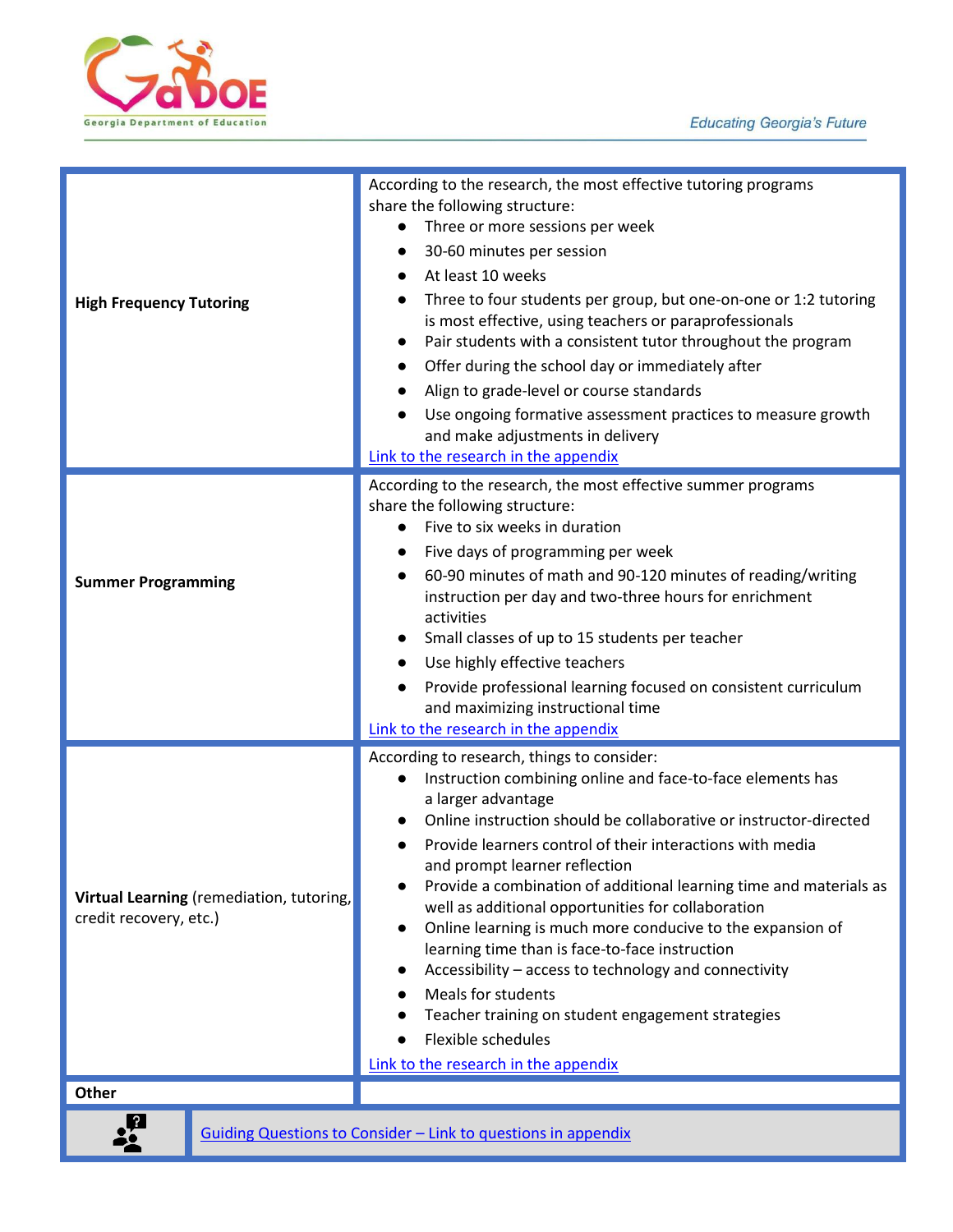#### **Educating Georgia's Future**



# WHOLE  $C<sub>HII</sub>$

**Plan for Implementation** Develop a team and plan to implement the solutions that are most promising and can be implemented with fidelity.

- Develop a team that will deeply understand the interventions and best ways to implement them.
- Identify roles and responsibilities of those implementing the interventions.
- Develop the implementation timeline.
- Identify resources and supports needed for the implementation of the interventions.
- Develop a set of benchmarks to be reviewed to track the progress of implementation.

#### Answer the questions below for interventions being implemented.

| <b>Questions</b>                                                               | <b>Responses</b>                                                    |              |  |  |
|--------------------------------------------------------------------------------|---------------------------------------------------------------------|--------------|--|--|
|                                                                                | <b>Class-Size Reduction</b>                                         |              |  |  |
|                                                                                | Extended School Day (before and after school)                       |              |  |  |
|                                                                                | Extended School Year (adding days to the calendar)                  |              |  |  |
| What is the selected intervention(s)?                                          | <b>High Frequency Tutoring</b>                                      | $\checkmark$ |  |  |
|                                                                                | <b>Summer Programming</b>                                           |              |  |  |
|                                                                                | Virtual Learning (remediation, tutoring, credit recovery, etc.)     | $\checkmark$ |  |  |
|                                                                                | Other: Hire additional Staff (Interventionist and Success<br>coach) |              |  |  |
|                                                                                | Other:                                                              |              |  |  |
| Which regions/clusters/schools will<br>implement each intervention selected?   | All schools, grades and subgroups within Treutlen County Schools.   |              |  |  |
| Which grades or grade bands will<br>participate in each intervention selected? | All schools, grades and subgroups within Treutlen County Schools.   |              |  |  |
| Which student subgroup(s) will<br>participate in each intervention selected?   | All student subgroups will participate.                             |              |  |  |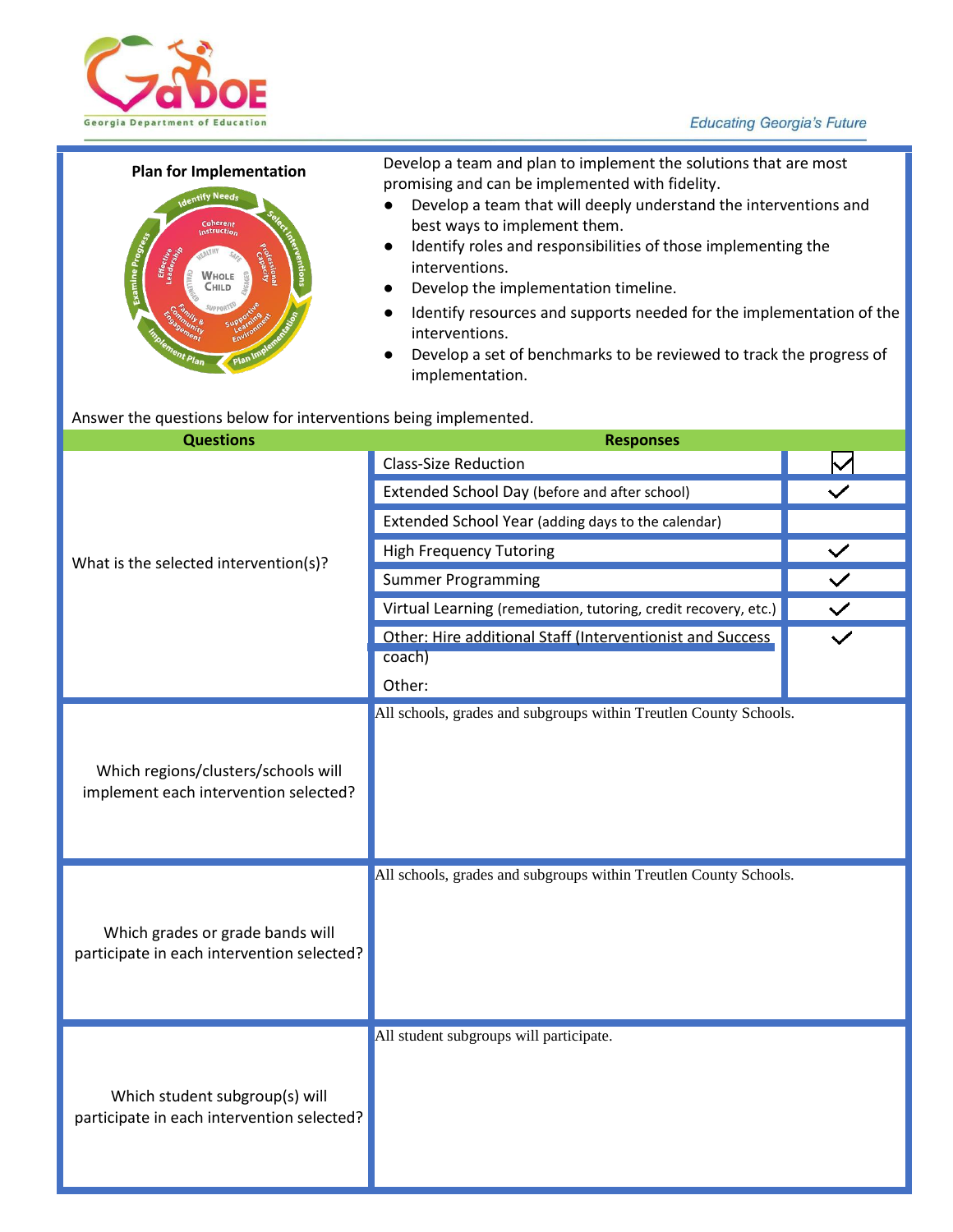

**Educating Georgia's Future** 

| What is the target student population(s)<br>for each intervention selected?                                                                          | All students performing below grade level.                                                                                                                                                                                                                                                                                                                                                                                                                                                                                                                                                             |
|------------------------------------------------------------------------------------------------------------------------------------------------------|--------------------------------------------------------------------------------------------------------------------------------------------------------------------------------------------------------------------------------------------------------------------------------------------------------------------------------------------------------------------------------------------------------------------------------------------------------------------------------------------------------------------------------------------------------------------------------------------------------|
| What are the proposed number of hours<br>added to the school year?                                                                                   | None                                                                                                                                                                                                                                                                                                                                                                                                                                                                                                                                                                                                   |
| What training is required for staff,<br>students, and parents for each<br>intervention selected?                                                     | Foutas and Pinnell Leveled Literacy Intervention: Staff will participate in a 3 day<br>implementation training with monthly follow up sessions. K-5 staff will participate<br>in effective literacy strategies monthly.<br>Special education staff will participate in High Leverage Practices and Autism Best<br>Practices (selected teachers). Additionally, assistive technology training will be<br>provided for all special education teachers.<br>Parents will be offered training on how best to support their student.<br>Students, staff and parents will participate in 7 Mindsets Training. |
| What resources (interventions, strategies,<br>community partnerships) are required for<br>effective implementation of each<br>intervention selected? | NWEA Map: August/(December/January)/(April/May)-Universal Screener<br>Read 180/System 44<br>Achieve 3000 (Rdg/Math)<br>Lexia $(K-8)$<br>Reading Inventory (K-11)                                                                                                                                                                                                                                                                                                                                                                                                                                       |
| What is the formative assessment plan to<br>evaluate student progress and impact for<br>each intervention selected?                                  | Grades K-8 Reading/Language/Mathematics Student Growth based on NWEA<br><b>MAP</b><br>Grades K-8 (Science/SS/Other) Benchmark assessments by content<br>Grades 9-12 ELA/Mathematics (NWEA MAP)<br>Grades 9-12 CTAE (ACT KeyTrain-Literacy and Mathematics)<br>Grades 9-12 All other content based benchmark<br>AfterSchool (K-8) and Tutoring: Growth on standards-based screener and probes.<br>Summer School/Credit Recovery (6-8): Credits Recovered<br>Virtual Learning: Grades, NWEA MAP Growth, Reading Inventory                                                                                |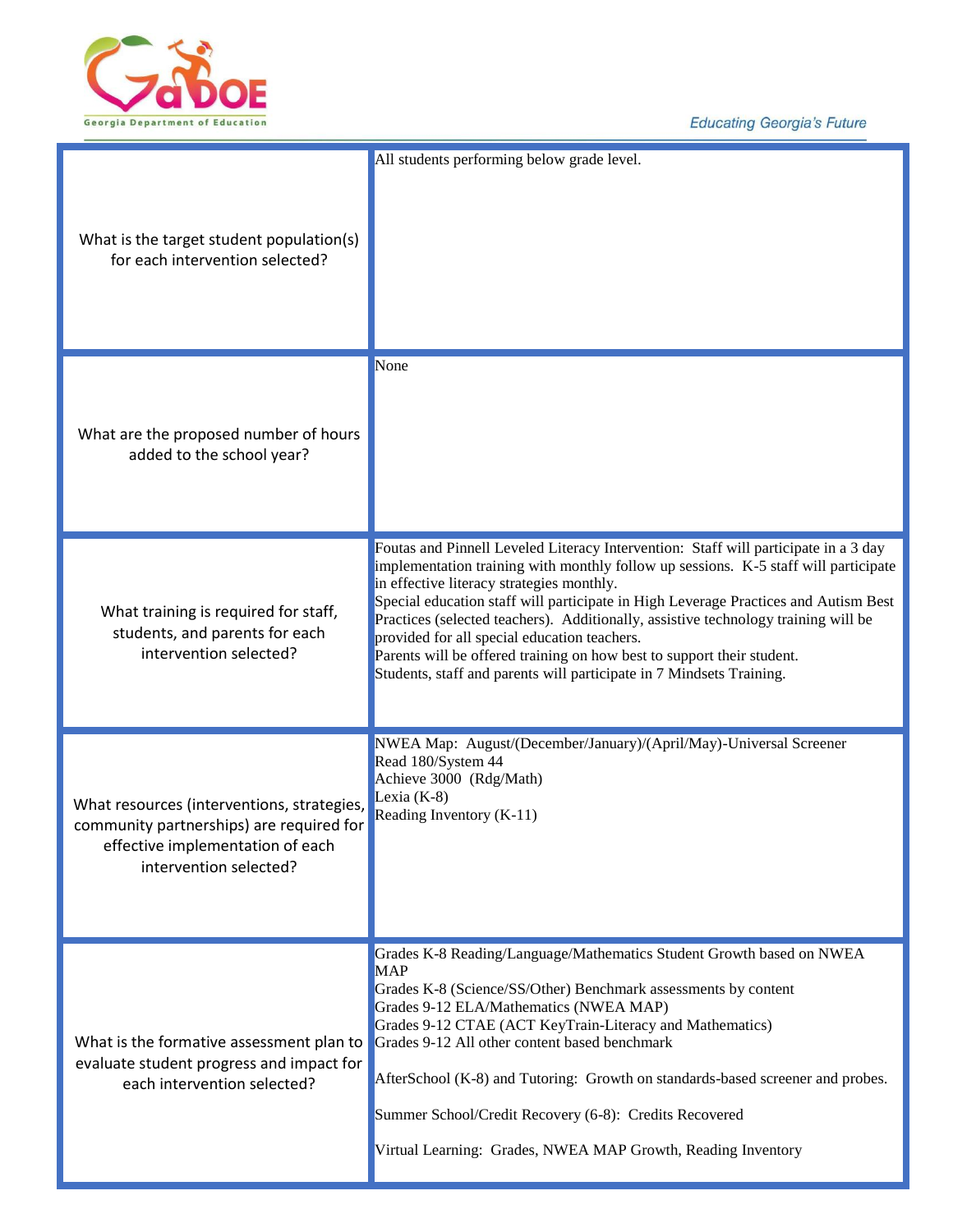

#### **Implement Plan**

WHOLE Гышп

Carry out the plan to implement the promising solutions, making real-time adjustments where/when needed.

- Collect information to monitor the quality of supports being provided for the intervention(s).
- Consider what additional information is needed to determine if intervention(s) are working.
- Assess the degree to which the implementation plan is being followed.
- Identify ways to break down barriers.
- Build capacity of others to facilitate and implement the intervention(s).

#### **Timeline for Implementation**

Supplemental Staff: July 27, 2021-throughout the 2021-2022 school year After School Support: August 23, 2021 Credit Recovery: August 4, 2021 Virtual Learning: August 4, 2021 High Frequency Tutoring: August 23, 2021 Summer School: May 31, 2022

What is the proposed timeline to implement each intervention selected?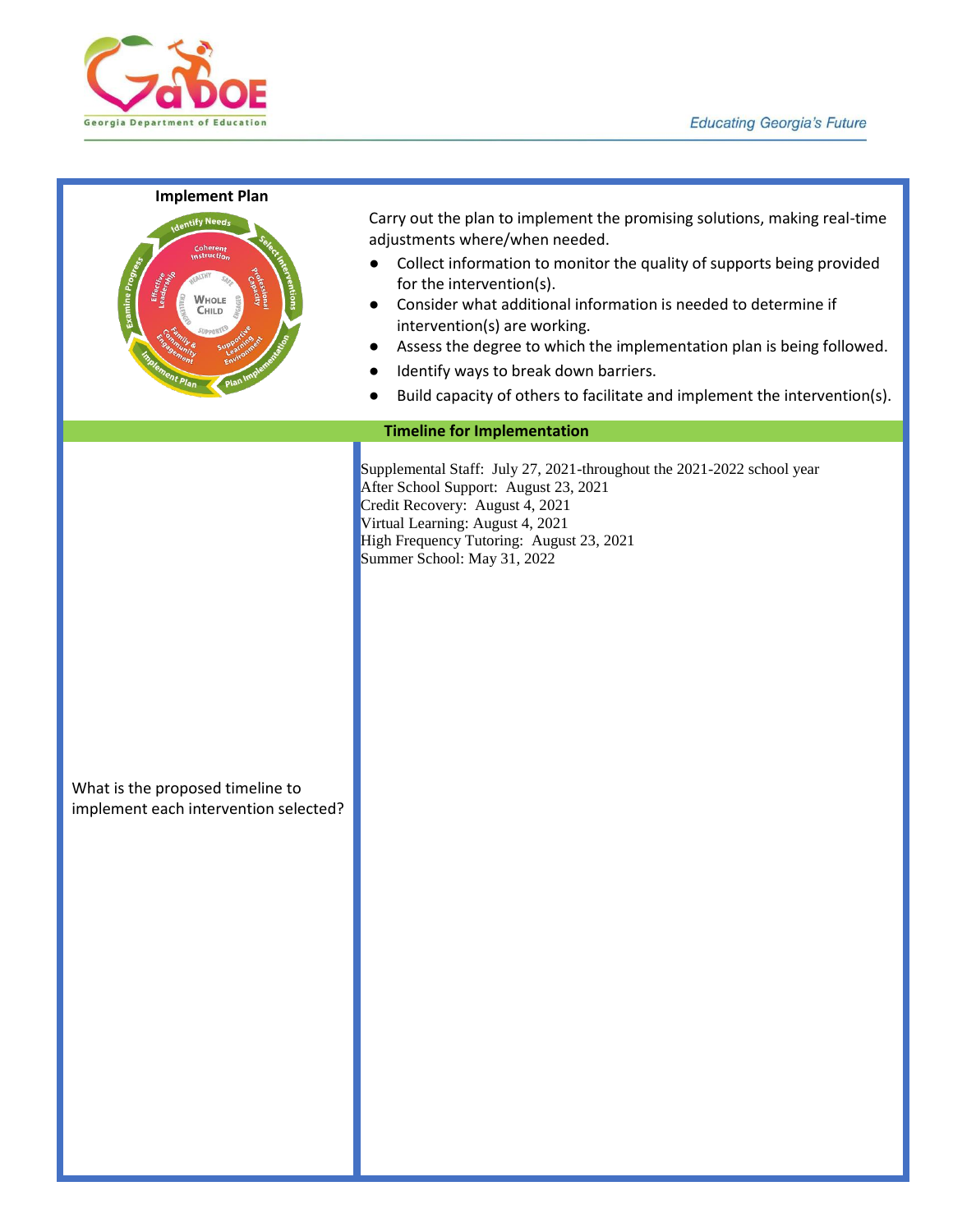

#### **Examine Progress**



Carry out the plan to implement the promising solutions, making real-time adjustments where/when needed.

- Collect information to monitor the quality of supports being provided for the intervention(s).
- Consider what additional information is needed to determine if the intervention(s) is working.
- Assess the degree to which the implementation plan is being followed.
- Identify ways to break down barriers.

#### **Outline for Evaluating Implementation and Impact**

#### **2021-2022**

**All interventions will be evaluated based on student growth as measured by (whole and subgroup): NWEA MAP (Reading, Language and Mathematics), Reading Inventory, Georgia Milestones, Local benchmarks, Read 180/System 44, Lexia, and attendance.** 

How will you evaluate implementation fidelity and effectiveness on an ongoing basis of each intervention selected by specific subgroups?

Subgroups: low-income students, students with disabilities, racial and ethnic minorities, migrant students, English Learners, students experiencing homelessness, children in foster care.

#### **2022-2023**

**All interventions will be evaluated based on student growth as measured by (whole and subgroup): NWEA MAP (Reading, Language and Mathematics), Reading Inventory, Georgia Milestones, Local benchmarks, Read 180/System 44, Lexia, and attendance.**

#### **2023-2024**

**All interventions will be evaluated based on student growth as measured by (whole and subgroup): NWEA MAP (Reading, Language and Mathematics), Reading Inventory, Georgia Milestones, Local benchmarks, Read 180/System 44, Lexia, and attendance.**

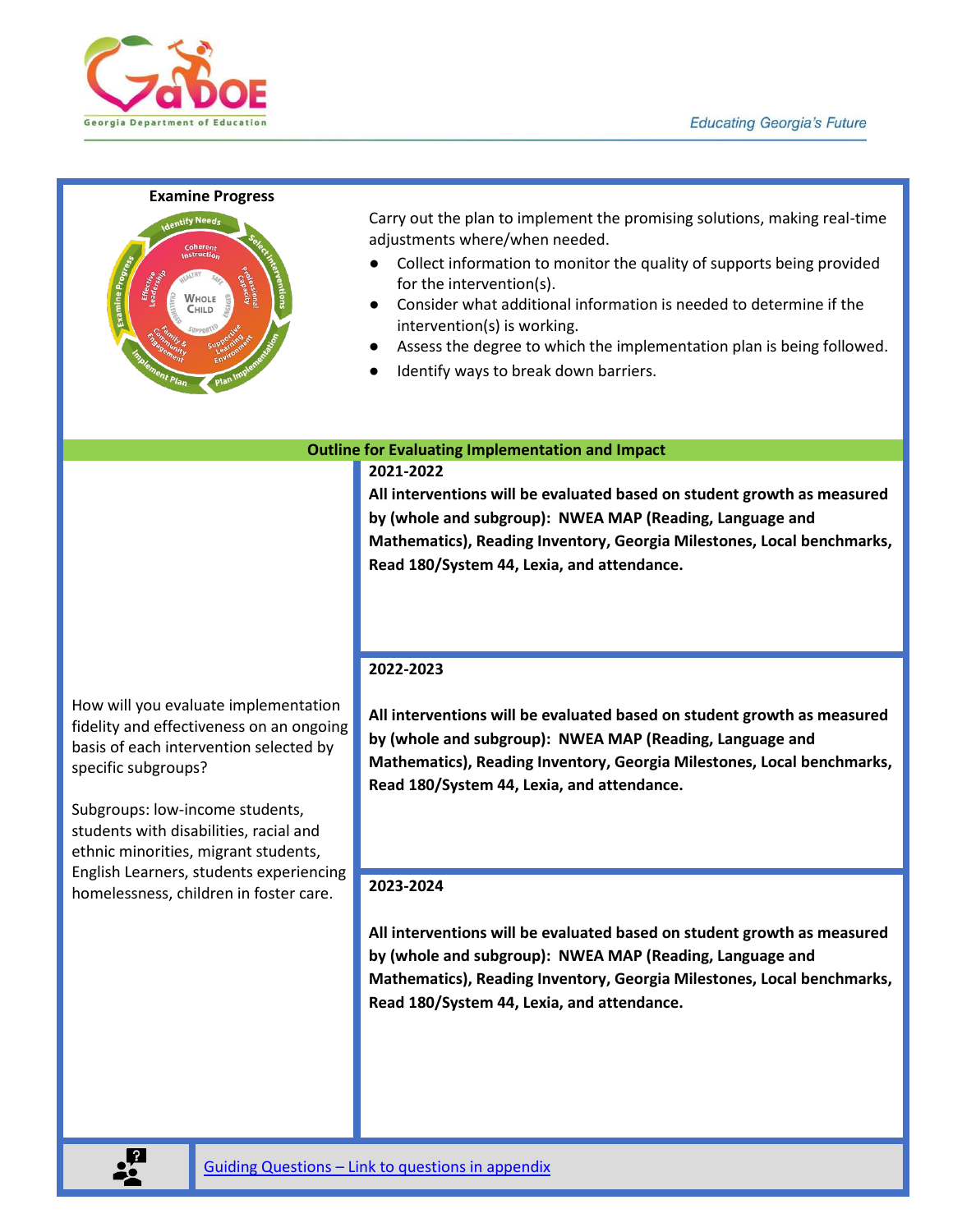

### **USE OF FUNDS**

The LEA shall reserve *not less than 20 percent* of such funds to address learning loss through the implementation of evidence-based interventions. In addition to the interventions outlined in the template above, this percentage of funds can be used to address assessment needs, assistance to parents as they support their students, and student engagement and attendance. Please estimate the approximate percentage of the LEA's ESSER III formula funds allocated for each of the activities or purposes addressing learning loss listed below.

| <b>Activities to Address Learning Loss</b>                                                                                                                                                                                                          | Percent |
|-----------------------------------------------------------------------------------------------------------------------------------------------------------------------------------------------------------------------------------------------------|---------|
| Planning and implementing activities related to summer learning and supplemental afterschool programs,<br>including providing classroom instruction or online learning during the summer months and addressing the<br>needs of at-risk populations. | 28%     |
| Administering and using high-quality assessments that are valid and reliable, to accurately assess students'<br>academic progress and assist educators in meeting students' academic needs, including through<br>differentiating instruction.       | 1%      |
| Providing information and assistance to parents and families on how they can effectively support students,<br>including in a distance learning environment                                                                                          | 1%      |
| Tracking student attendance and improving student engagement in distance education                                                                                                                                                                  | 1%      |

| <b>Activities to Address Other Needs</b>                                                                                                                                                                                                                                                                                                                                                                                                     | <b>Percent</b> |
|----------------------------------------------------------------------------------------------------------------------------------------------------------------------------------------------------------------------------------------------------------------------------------------------------------------------------------------------------------------------------------------------------------------------------------------------|----------------|
| Any activity authorized by the Elementary and Secondary Education Act of 1965, Individuals with Disabilities<br>Education Act, Adult Education and Family Literacy Act, and Carl D. Perkins Career and Technical Education Act<br>of 2006.                                                                                                                                                                                                   | 26%            |
| Activities to address the unique needs of at-risk populations                                                                                                                                                                                                                                                                                                                                                                                | 5%             |
| Developing and implementing procedures and systems to improve the preparedness and response efforts                                                                                                                                                                                                                                                                                                                                          | %              |
| Training and professional development for staff of the local educational agency on sanitation and minimizing<br>the spread of infectious diseases                                                                                                                                                                                                                                                                                            | %              |
| Purchasing supplies to sanitize and clean the facilities                                                                                                                                                                                                                                                                                                                                                                                     | 1%             |
| Planning for, coordinating, and implementing activities during long-term closures, including providing meals to<br>eligible students, providing technology for online learning to all students, providing guidance for carrying out<br>requirements under the Individuals with Disabilities Education Act and ensuring other educational services<br>can continue to be provided consistent with all Federal, State, and local requirements. | %              |
| Providing mental health services and supports, including through the implementation of evidence-based full-<br>service community schools.                                                                                                                                                                                                                                                                                                    | %              |
| Purchasing educational technology (including hardware, software, and connectivity) for students who are<br>served by the local educational agency that aids in regular and substantive educational interaction between<br>students and their classroom instructors including low-income students and children with disabilities, which<br>may include assistive technology or adaptive equipment.                                            | 8%             |
| School facility repairs and improvements to enable operation of schools to reduce risk of virus transmission and<br>exposure to environmental health hazards, and to support student health needs.                                                                                                                                                                                                                                           | %              |
| Inspection, testing, maintenance, repair, replacement, and upgrade projects to improve the indoor air quality in<br>school facilities, including mechanical and nonmechanical heating, ventilation, and air conditioning systems,<br>filtering, purification and other air cleaning, fans, control systems, and window and door repair and replacement                                                                                       | %              |
| Developing strategies and implementing public health protocols including, to the greatest extent practicable,<br>policies in line with guidance from the Centers for Disease Control and Prevention for the reopening and<br>operation of school facilities to effectively maintain the health and safety of students, educators, and other staff                                                                                            | %              |
| Other activities that are necessary to maintain the operation of and continuity of services in local educational<br>agencies and continuing to employ existing staff of the local educational agency.<br>Please identify "other activities"                                                                                                                                                                                                  | 29%            |
| <b>Total</b>                                                                                                                                                                                                                                                                                                                                                                                                                                 | 100%           |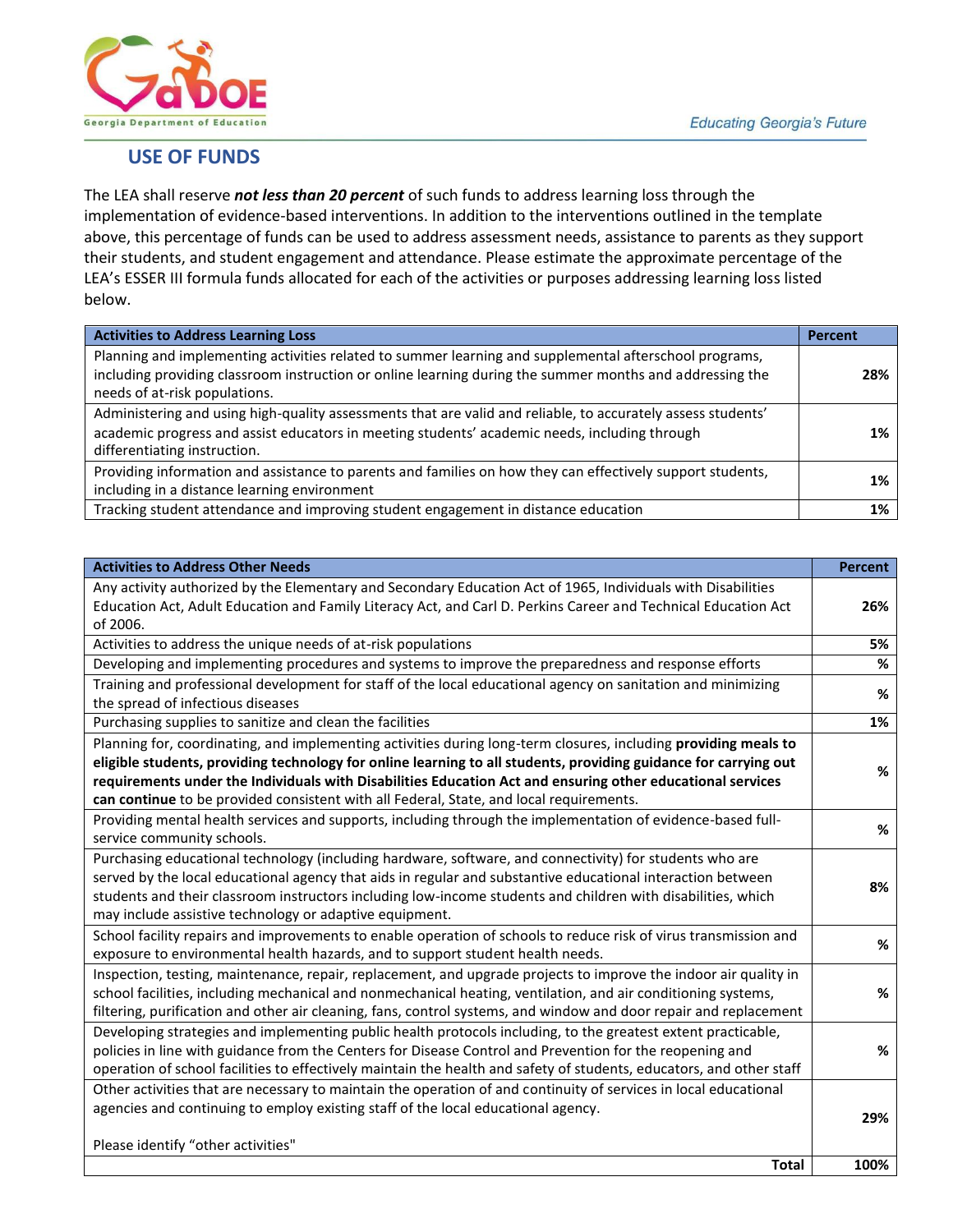

#### **LEA Implementation Plan for Use of Funds.** *In the survey below, please check all that apply:*

# **X At-risk Student Populations** X

X low-income students: cover costs of specific activities, services, supports, programs, and/or targeted interventions

X students with disabilities: cover costs of specific activities, services, supports, programs, and/or targeted interventions

 Xracial and ethnic minorities: cover costs of specific activities, services, supports, programs, and/or targeted interventions

X migrant students: cover costs of specific activities, services, supports, programs, and/or targeted interventions

 $\vert$ X English Learners: cover costs of specific activities, services, supports, programs, and/or targeted interventions

X students experiencing homelessness: cover costs of specific activities, services, supports, programs, and/or targeted interventions

☐children in foster care: cover costs of specific activities, services, supports, programs, and/or targeted interventions

**X Career, Technical, and Agricultural Education expenses (approved under Perkins Act)** If these efforts support *At-risk Student Populations*, please also check the populations at the beginning of this survey.

#### **Continuity of Core Staff and Services**

X cover costs of offsetting the need to furlough or reduce the salaries of school-based staff

X cover costs of bonuses for retaining educators and support personnel

 $\Box$  cover costs of transportation operations

X cover costs of expenses related to utilities

 $\Box$  other operational costs (please explain)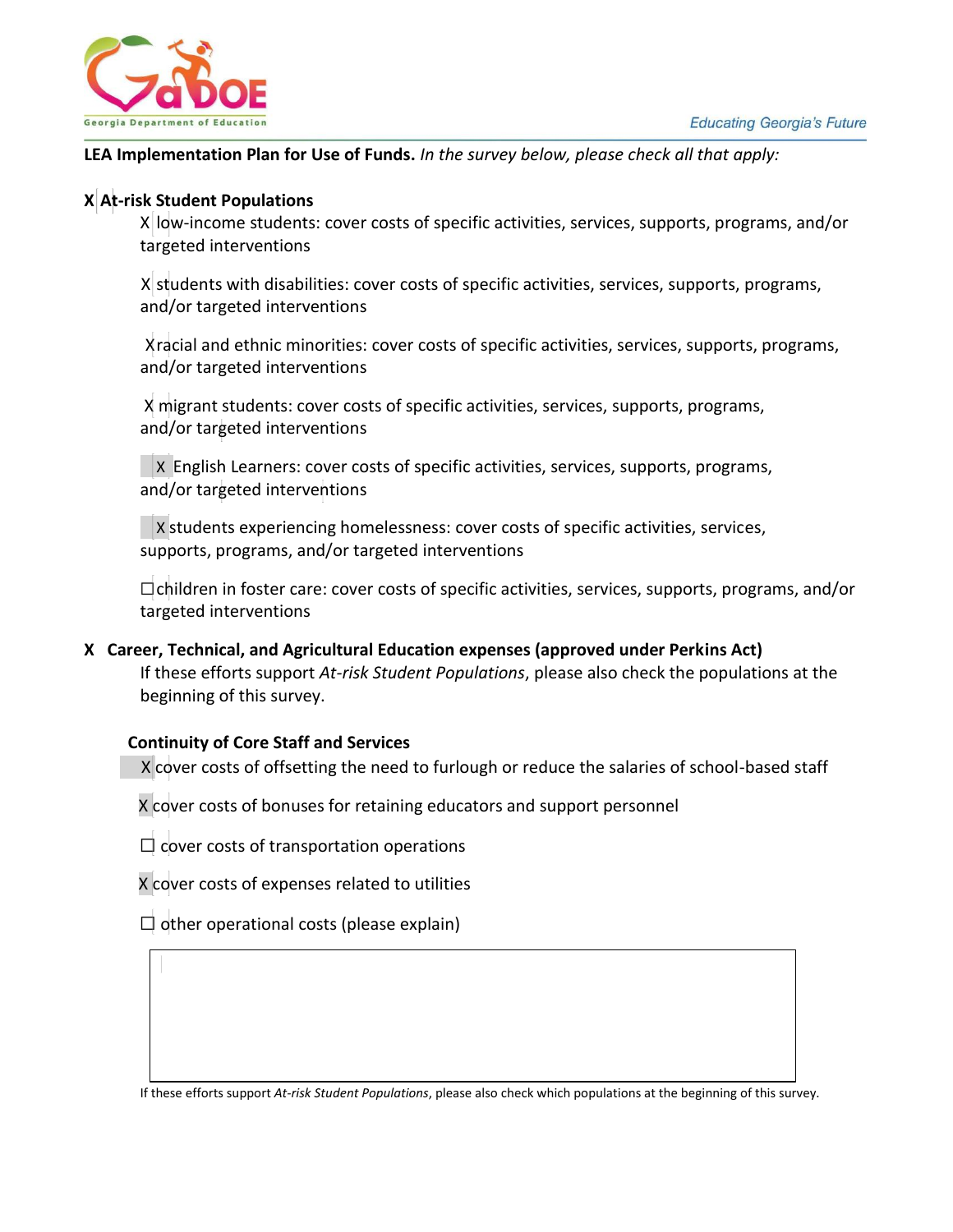

#### **X Distance/Remote Learning**

X connectivity (hot spots, outfitting buildings/buses with WiFi, other wireless, internet service, etc.)

X devices (laptops, tablets, etc.)

 $\square$  printing costs for learning packets

X instructional resources/tools

X hardware

X software, subscriptions, licenses

☐assistive technology or adaptive equipment

X online learning platforms/learning management systems

 $\Box$  other distance/remote learning costs (please explain)

If these efforts support *At-risk Student Populations*, please also check which populations at the beginning of this survey.

#### **Facilities/Equipment**

X costs related to sanitizing/disinfecting buildings and buses

X additional personnel costs ('hazard pay', hours, etc. -- unrelated to preparing and delivering meals; *see 'School Meals' below*)

X equipment and supplies (gloves, masks, PPE, cleaning supplies, etc.)

 $\Box$  facilities/equipment (please explain)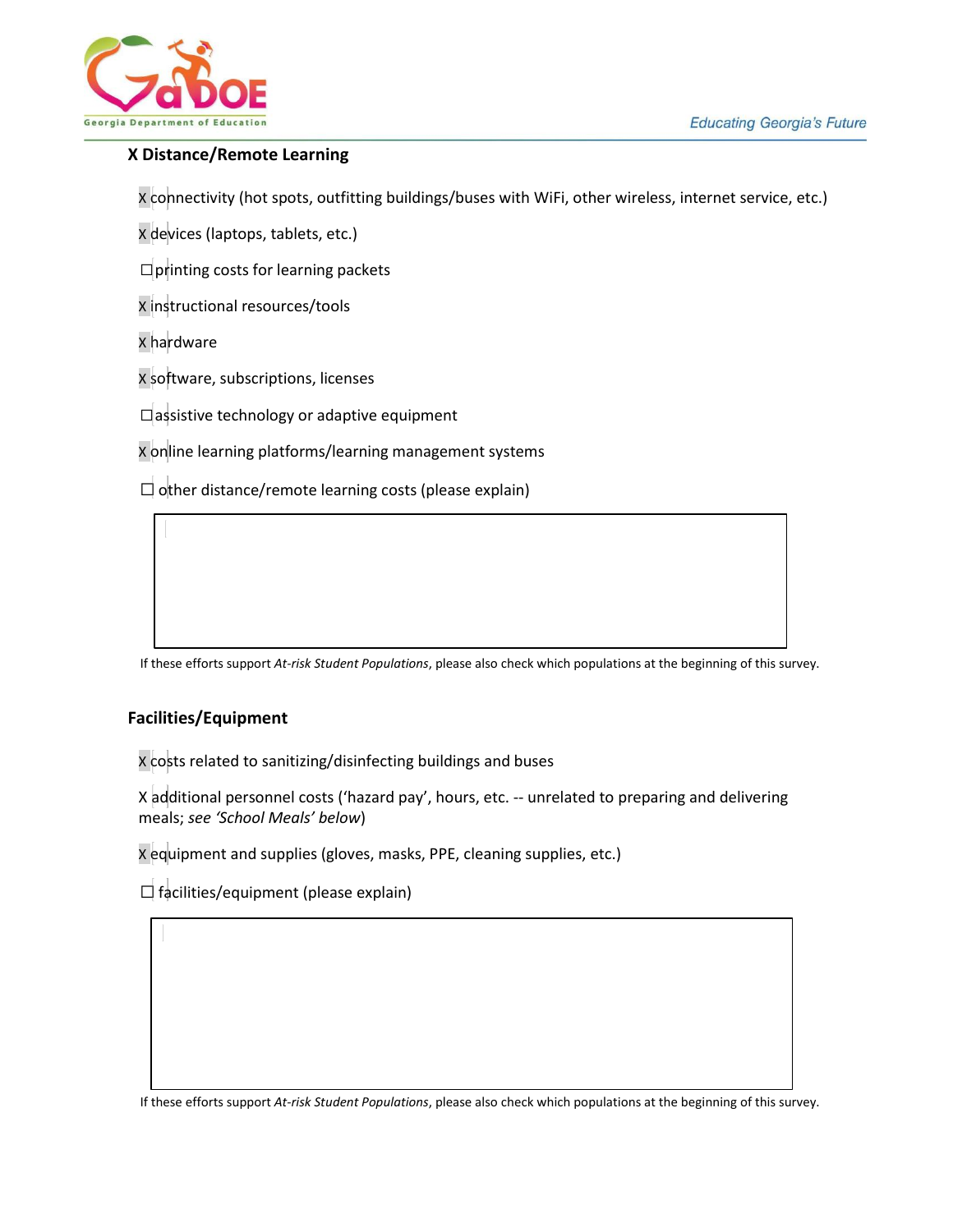



#### **X Mental and Physical Health** (contracted hours, professional learning, programs, etc.)

 $\Box$  costs related to telehealth

 $\Box$  costs related to counseling

X costs related to school nursing

 $\Box$  costs related to school-based clinics

 $\Box$  costs related to therapeutic services

X costs related to wraparound services and supports

 $\Box$  other mental

If these efforts support *At-risk Student Populations*, please also check which populations at the beginning of this survey.

#### **Professional Development**

X Cover costs of additional professional development for school leaders, teachers, and staff (trainings, extended professional development days, consultants, programs, etc.).

 $\Box$  other professional development costs (please explain)

If these efforts support *At-risk Student Populations*, please also check which populations at the beginning of this survey.

#### **School Meals**

X offset costs due to serving meals (not covered by the USDA reimbursement)

 $\Box$  cover additional 'hazard' pay or hours personnel

X cover additional transportation costs of delivering meals

 $\Box$  other school meals costs (please explain)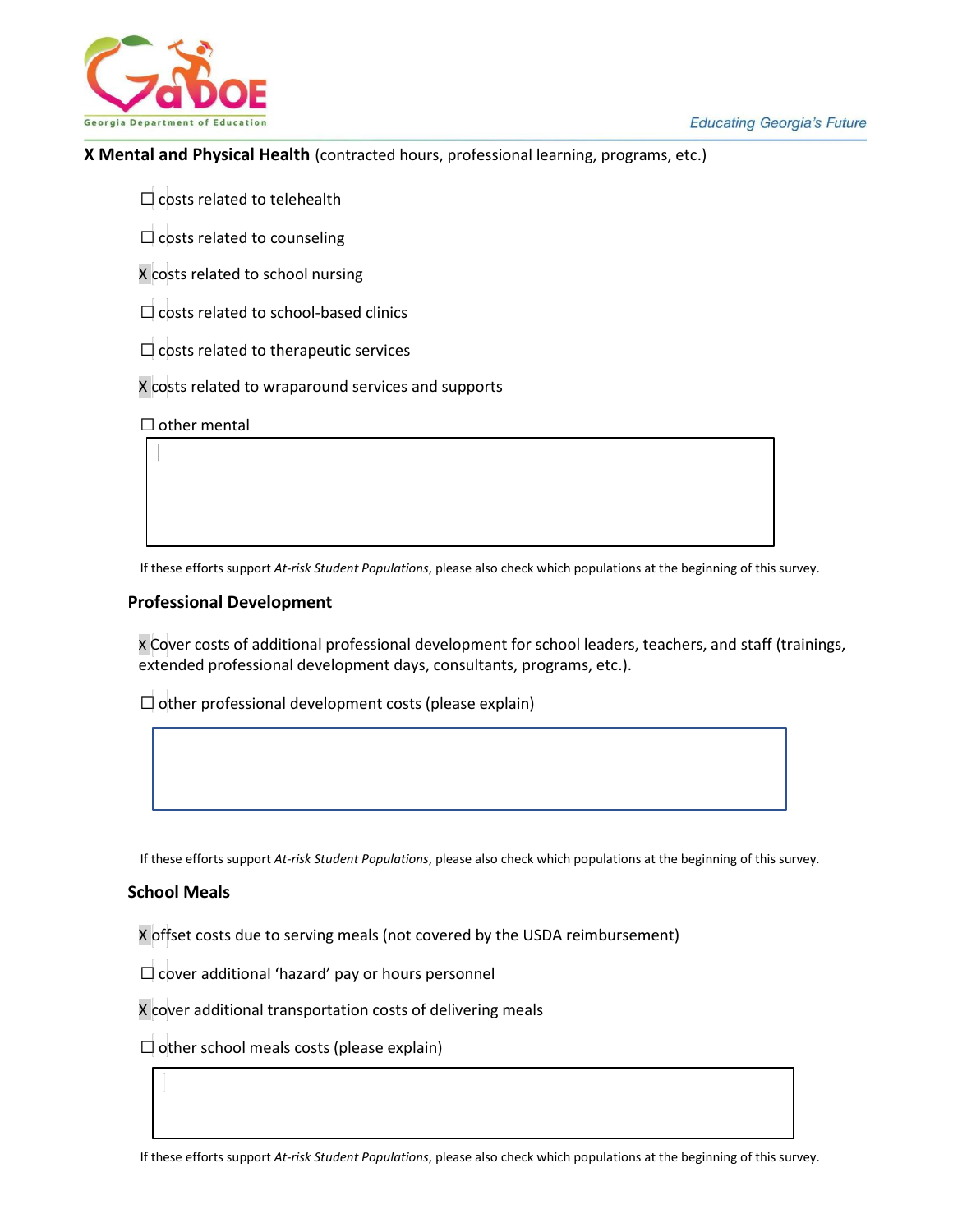

#### **Supplemental Learning**

X remediation opportunities

X enrichment opportunities

X summer learning

X before/afterschool programs scheduled within the school year

X additional instructional resources

X additional pay for teachers, staff, mentors for extended hours/schedules

 $\Box$  other supplemental learning costs (please explain)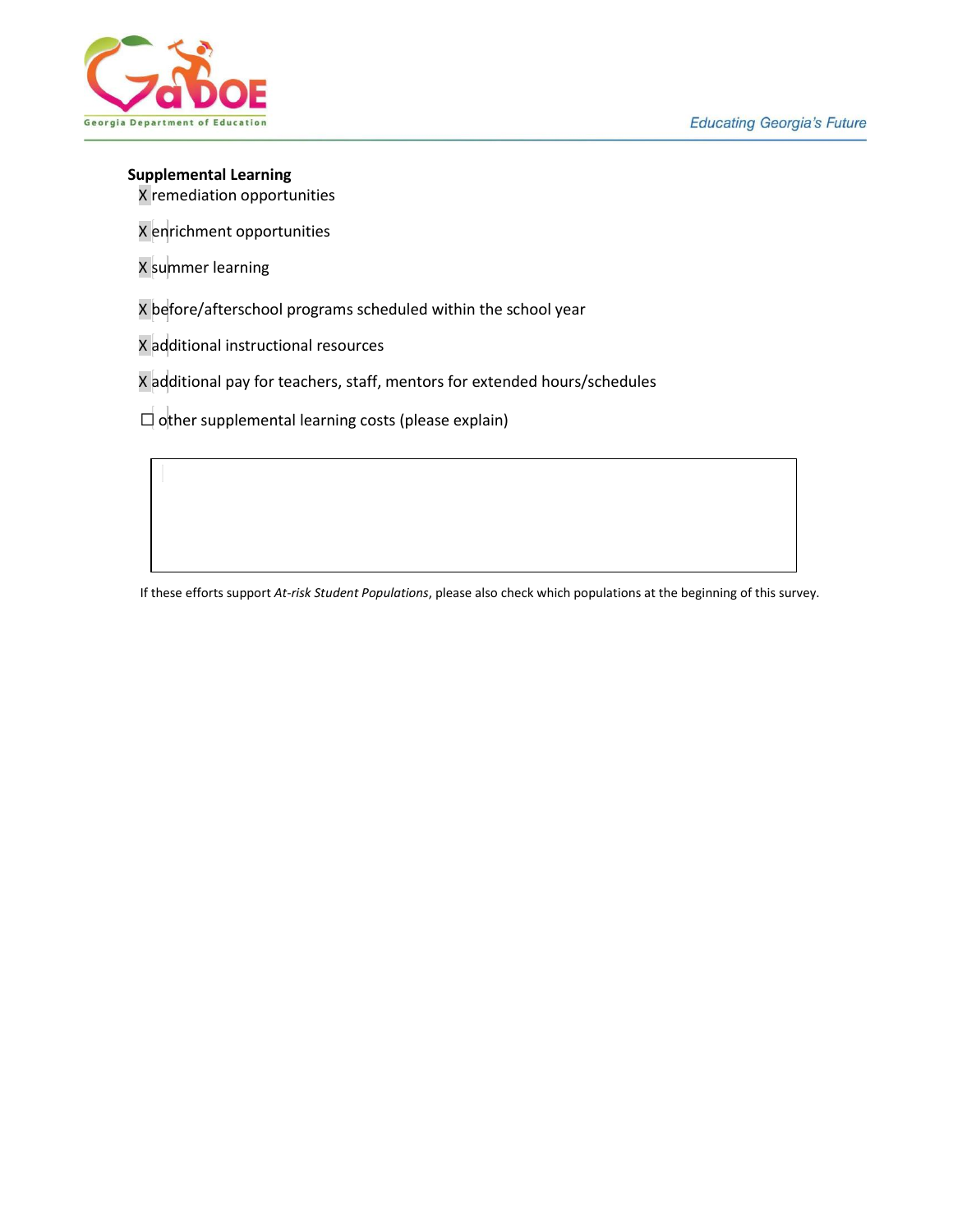

#### **Implement Prevention and Mitigation Strategies**

#### **Section A**

| <b>Return to In-Person</b><br><b>Instruction Plan</b><br><b>LEA Website Link</b> | https://www.treutlen.k12.ga.us/docs/district/Treutlen%20County%20Schools%20<br>7%2028%202021.pdf |                                                                            |  |           |  |  |
|----------------------------------------------------------------------------------|--------------------------------------------------------------------------------------------------|----------------------------------------------------------------------------|--|-----------|--|--|
| The Plan Will Be                                                                 | <b>YES</b>                                                                                       |                                                                            |  | <b>NO</b> |  |  |
| <b>Updated Within 6</b><br><b>Months</b>                                         |                                                                                                  | <b>Date: January 15, 2022</b><br>Plan is Updated to Current CDC Guidelines |  |           |  |  |

#### **Section B**

LEAs that receive ARP ESSER funds must develop, submit to GaDOE on a reasonable timeline, and make publicly available on the LEA's website, a plan for the LEA's use of ARP ESSER funds.

 $\triangleright$  In the section below, please explain to the extent to which and how the funds will be used to implement prevention and mitigation strategies that are, to the greatest extent practicable, consistent with the most recent Center for Disease Control and Prevention (CDC) guidance on reopening schools, to continuously and safely open and operate schools for in-person learning. The U. S. Department of Education has provided resources that align with the CDS's guidance, please reference resource in the chart.

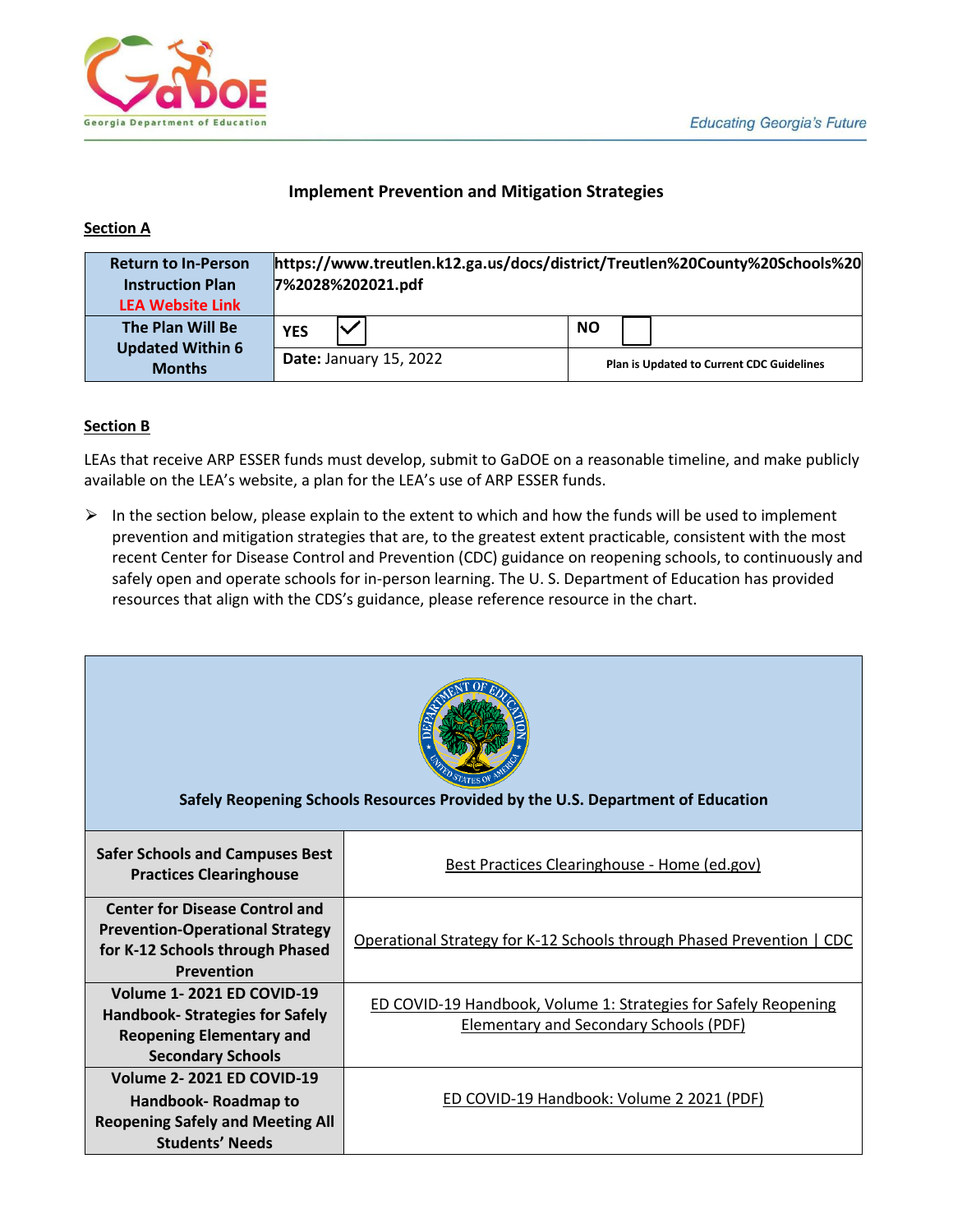

1. Please explain how the LEA engaged the entire school community to establish a safe environment for all educators, school staff, and students to promote trust and confidence.

*If explicitly explained and included within the Return to In-Person Instruction plan posted on the LEA's website, please include the reference to locate the description from the plan below.*

*Treutlen County Schools had a face to face option for the 2020-2021 school year. As a result, Treutlen County Schools will continue the plan from 2020-2021 that was developed collaboratively with our local Department of Public Health along with key school stakeholders to ensure a safe learning environment for students and staff. A parent survey was conducted in May 2020 and in June 2021 requesting input from parents and other local stakeholders. Treutlen County Schools will once again gain approval from our local DPH prior to returning to school August 2021.* 

2. Please explain how the LEA used ARP-ESSER funds to implement prevention strategies to reduce the transmission of COVID-19 in schools.

*If explicitly explained and included within the Return to In-Person Instruction plan posted on the LEA's website, please include the reference to locate the description from the plan below.*

*The school district encouraged the use of masks, students were spaced at least 3 feet apart and 6 feet in some cases. Student movement throughout the building was planned to minimize student contact. School visitors were limited to a minimum. Sanitation stations were installed and water bottles were added to avoid water fountain usage. The school district transitioned to a reduced student model when COVID positives increased in the 2020-2021 school year.* 

Please check strategies implemented by LEA:

 $\Box$  Universal and correct use of masks

X Physical distancing

- X Handwashing and respiratory etiquette
- X Cleaning and maintain healthy facilities

X Contact tracing in combination with isolation and quarantine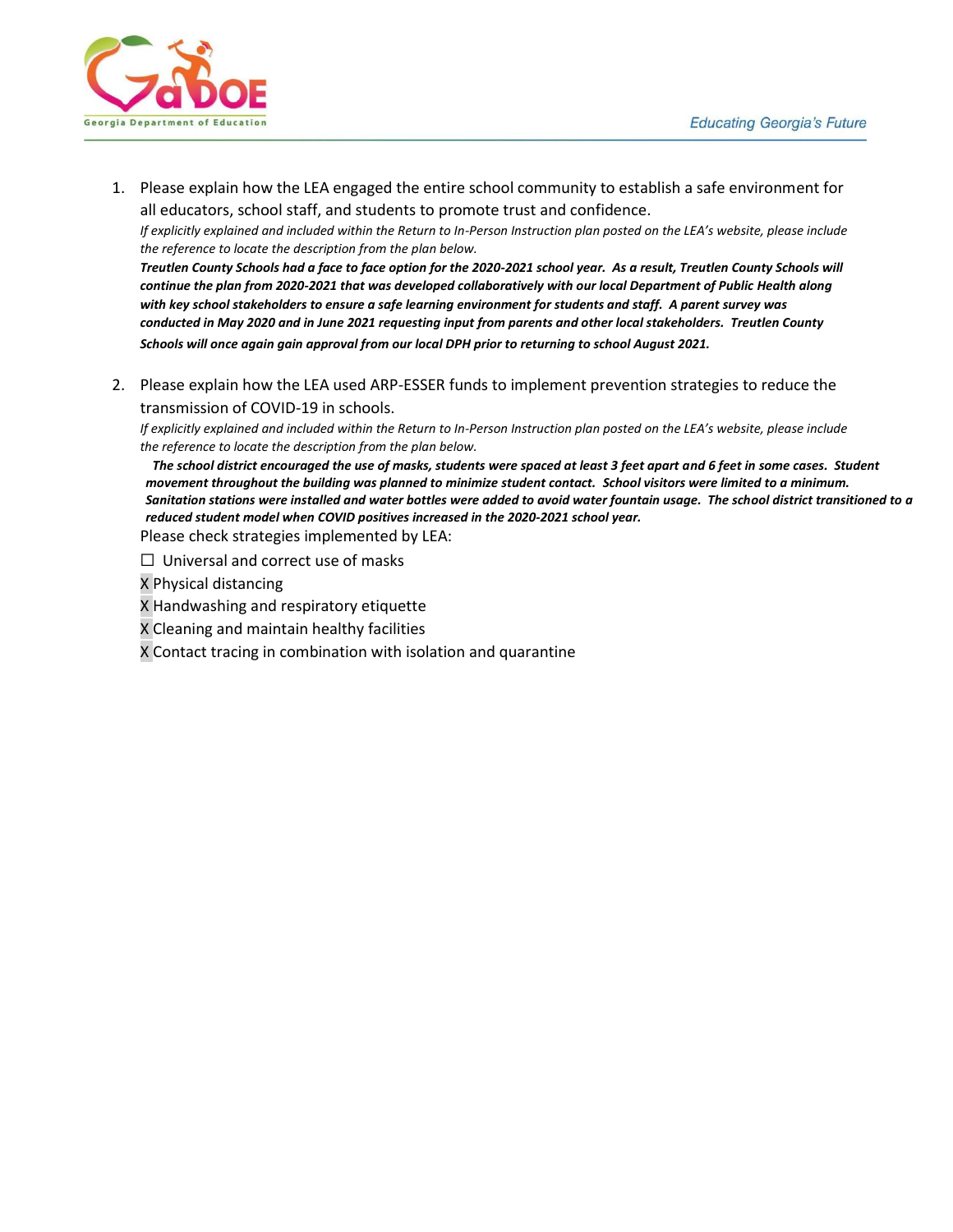3. Please explain how the LEA monitored cases and made decisions about in-person instruction. *If explicitly explained and included within the Return to In-Person Instruction plan posted on the LEA's website, please include the reference to locate the description from the plan below.*

*Treutlen County Schools collaborated with many local stakeholders in the process of reopening schools. Specifically, TCS worked with our local Department of Public Health partners. School and system staff monitored daily temperatures entering the school, number of positive cases, number of close contacts, and possible exposures. The school system reported that data weekly on social media and other electronic display options to keep the public informed. The school district used many mitigation strategies for ensuring the safety of students in the school, on buses, and those involved in athletics.*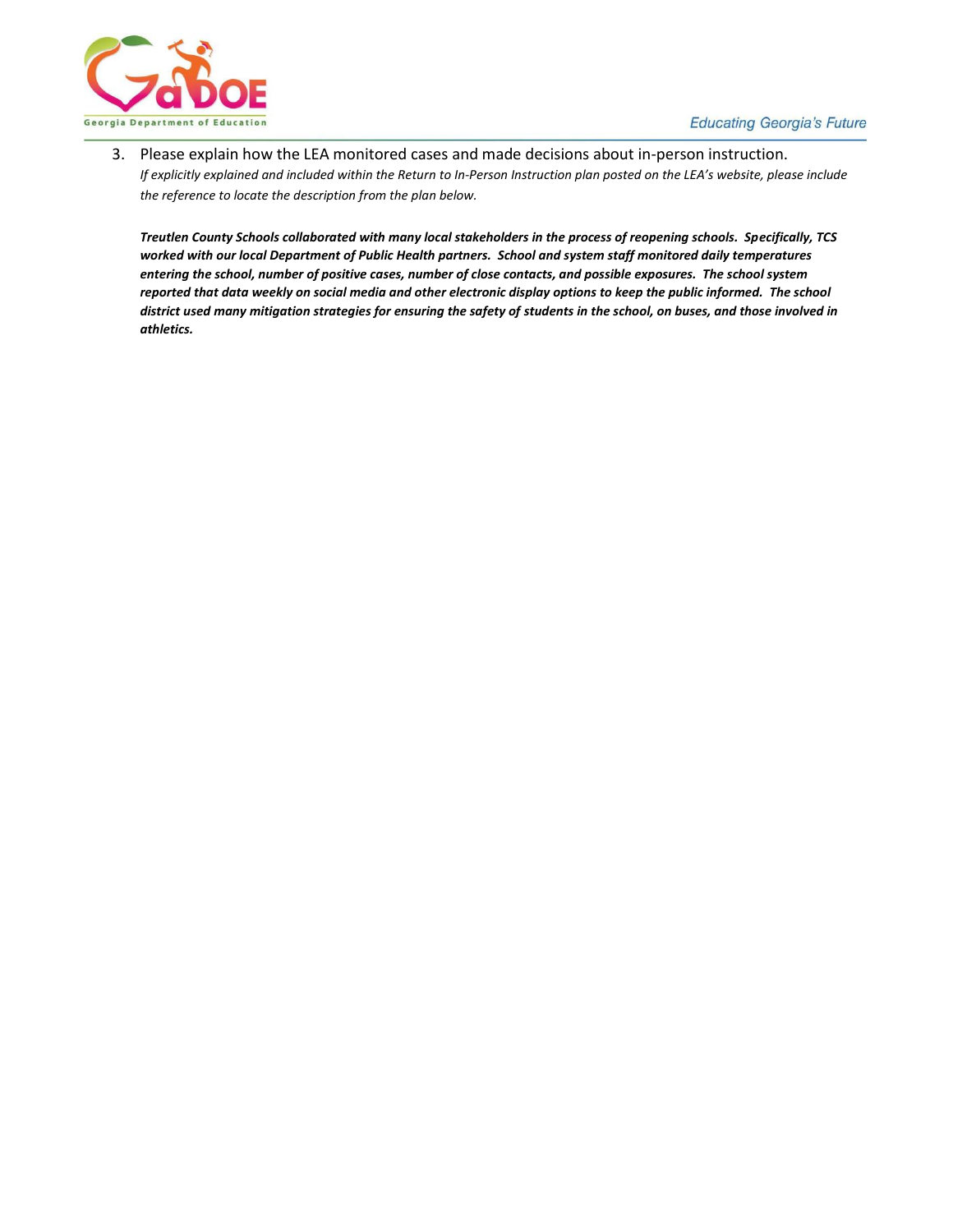

# **Appendix**

#### **Guiding Questions**

#### <span id="page-17-0"></span>**Selecting Interventions**:

- Were studies conducted in settings and with populations relevant to the local context (e.g., students with disabilities, English learners) and does the intervention have positive and statistically significant effects on important student or other relevant outcomes?
- Have appropriate stakeholders (e.g., students, family, staff and community) been involved in discussions on how to address their needs?
- How can the impact of the intervention be measured?
- What tools will the school/district use to determine impact?
- What resources are required to implement this intervention with fidelity?
- What is the local capacity to implement this intervention with fidelity?
- What skills and resources will staff need to implement the intervention?
- How does this intervention fit into larger strategic goals and other existing efforts?

#### <span id="page-17-1"></span>**Examining Progress:**

- How will you progress monitor the fidelity of implementation?
- How can progress monitoring ensure that the actions are effective, impact practices, and improve student achievement for all subgroups?
- What benchmarks will be established and what data will be collected to measure effectiveness of interventions for all subgroups?
- What specific evidence and artifacts will you collect to determine if the interventions are executed in a way that has an impact on student outcomes for all subgroups?
- Do the evidence and artifacts demonstrate the fidelity of implementation and effectiveness of the interventions?
- Are the evidence and artifacts easily obtainable?
- Who is responsible for gathering evidence and artifacts? How and where will the evidence and artifacts be stored and shared?
- [Program Evaluation Step-by-Step Guide](https://insights.hanoverresearch.com/e2t/tc/VWHbx92NR9z0W8phn7q3gkr5VW178YCN4rd7CvN7bK2ZZ5nxG7V3Zsc37CgD2DN4NcMh6x7BPGW4CrGrC3zMZvcMH1vzylffx9N8rRkc619SgFW93KJXX49PvJvN81J4w-FVKB3W1kvDqj4Y_000W6T12My8HKmpbW8vq_9L7H1WLKVgDG6F4wHMTCW8NyxZN3-WyZmW54VTkf7HyrmhW3d-NpL53BJr4W16NMnh5dJ4TjW7SL9zw9fHXgcN7nN9HckLtqBW5brL2R90Yv9yN6p5Ff4zj8zJW7dcTf94-CqK8N57b0kWbgch0W56xgrr8pWWlFW8QZCqc8ZMQnCW6gttrv5SfWRXW75dBrJ1MM3mWW1py-p767C7x2V4sd3n6Nc_9LW4qv-RK8xkgQPW7zlD_T8tk1stN4v7dGS8cGT_W8kwtdb7mvDbgW8hQRmv1GVQKVW3kG3wj47WcwN3gzR1) and [Logic Model](https://insights.hanoverresearch.com/e2t/tc/VWHbx92NR9z0W8phn7q3gkr5VW178YCN4rd7CvN7bK2-f5nxGrV3Zsc37CgZK1W349xRb4wgpKJW8_FWBN8CgghlW5pn_2n4f0X0LW71xB-Z273K8_W7v_kD62xyQBWW1VGkcN7nNbnyW24wjX790BvYlW3XgM5F2gkZFXN2Jg2Xr6zx5yW19LpcK2qyGM9W5NxD933rJpk4VWpLnQ4l9qC7N8wjSW3ZG3HxW5xWDHw1PcWSzW71MSkL4bG_YbW5qxDJ680ns3hW4rsxP-7KrCfKW3977vw8MFZbZN1M5Mbx8qH4xW7gtQH7662JXVW2Q374c1cD_72W7TySvg4dnSBkW52Plv12xn-MsW3mqJ-L1WSfd_VFv2hq6B1338W86LL612K612ZW4XsF_964jGgfW4J-KZR1tQF2FW4STkMg1ySZr-VyXJJz58MpKSW337jcf4yGG9yW2lN3q_1VcnBMW5dy-l71x71psW3dBmQc70BLsb3djH1) [–](https://insights.hanoverresearch.com/e2t/tc/VWHbx92NR9z0W8phn7q3gkr5VW178YCN4rd7CvN7bK2-f5nxGrV3Zsc37CgZK1W349xRb4wgpKJW8_FWBN8CgghlW5pn_2n4f0X0LW71xB-Z273K8_W7v_kD62xyQBWW1VGkcN7nNbnyW24wjX790BvYlW3XgM5F2gkZFXN2Jg2Xr6zx5yW19LpcK2qyGM9W5NxD933rJpk4VWpLnQ4l9qC7N8wjSW3ZG3HxW5xWDHw1PcWSzW71MSkL4bG_YbW5qxDJ680ns3hW4rsxP-7KrCfKW3977vw8MFZbZN1M5Mbx8qH4xW7gtQH7662JXVW2Q374c1cD_72W7TySvg4dnSBkW52Plv12xn-MsW3mqJ-L1WSfd_VFv2hq6B1338W86LL612K612ZW4XsF_964jGgfW4J-KZR1tQF2FW4STkMg1ySZr-VyXJJz58MpKSW337jcf4yGG9yW2lN3q_1VcnBMW5dy-l71x71psW3dBmQc70BLsb3djH1) This step-by-step guide assists districts with prioritizing programs to evaluate, planning processes for data collection and analysis, and using the findings to develop action plans for program improvements. An accompanying tool provides an overview of the logic model concept, a template for logic model creation, and a checklist to ensure effective logic model implementation.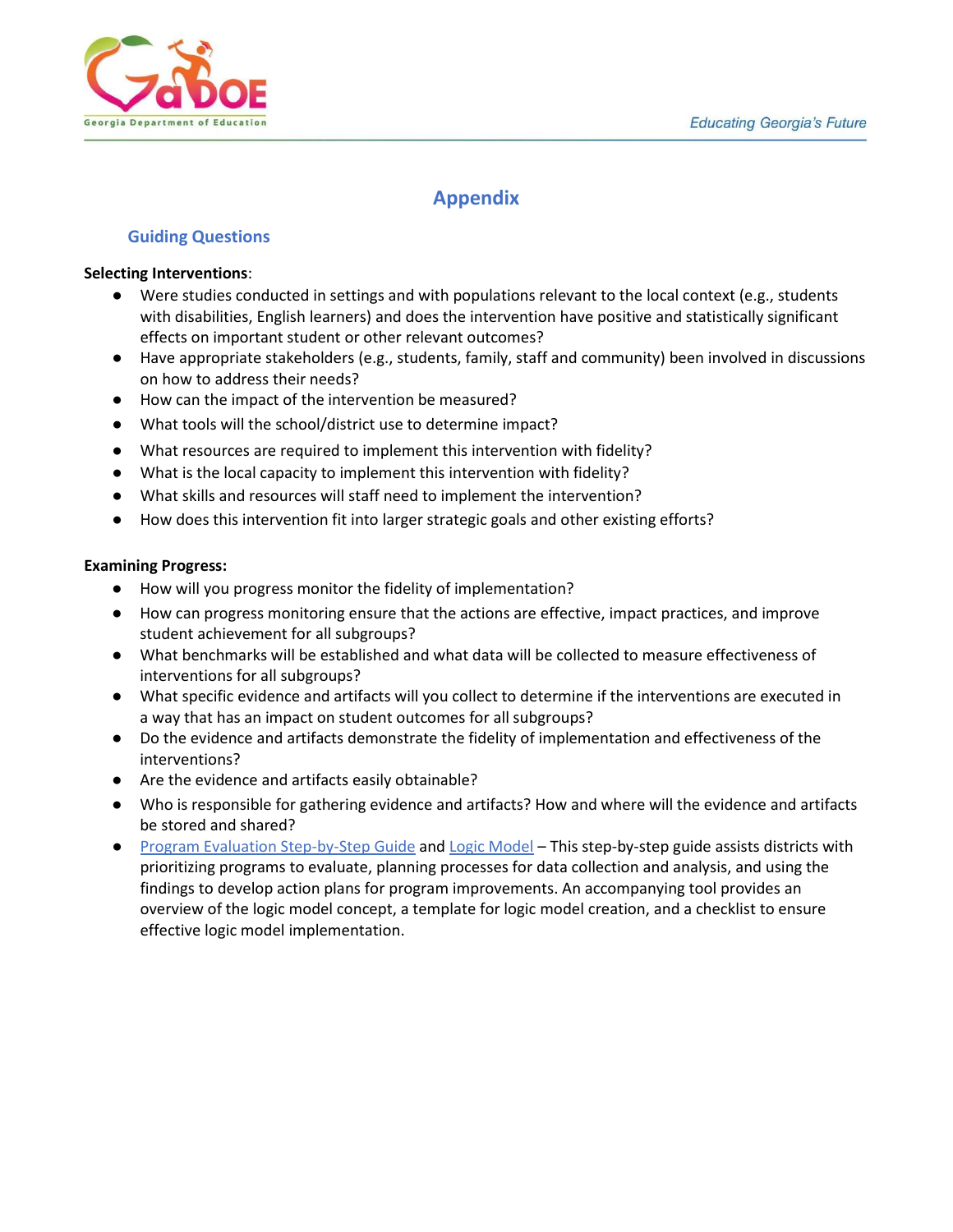

#### <span id="page-18-0"></span>**Additional Research and Resources**

#### **Updates and Research on Accelerated Learning and Best Practices**

- [TNTP-Learning-Acceleration-Guide-Updated-Nov-2020.pdf](https://tntp.org/assets/covid-19-toolkit-resources/TNTP-Learning-Acceleration-Guide-Updated-Nov-2020.pdf) This is an updated guide from The New Teacher Project (TNTP) with specific goals and strategies that can help schools begin accelerating students back to grade level in any instructional format—in-person, virtual, or hybrid. TNTP has placed special emphasis on the two most important things schools should prioritize right now: gradeappropriate assignments and strong instruction.
- EdResearch for Recovery School Practices to Address Student Learning Loss (brown.edu) This brief is one in a series aimed at providing K-12 education decision makers with an evidence base to ground discussions about how to best serve students during and following the novel coronavirus pandemic. This brief looks at potential interventions for students who have fallen out of typical grade range, particularly those who were struggling before the pandemic. Evidence suggests that, although most students will experience some learning loss, the majority will still be able to engage with grade-level content.
- [Broad-Based Academic Supports for All Students \(brown.edu\)](https://annenberg.brown.edu/sites/default/files/EdResearch_for_Recovery_Brief_6.pdf) This brief provides research and resources to address academic supports schools should prioritize for all students, including strategies to consider and those to avoid.
- [Best Practices for Learning Loss Recovery](https://insights.hanoverresearch.com/e2t/tc/VWHbx92NR9z0W8phn7q3gkr5VW178YCN4rd7CvN7bK2ZZ5nxG7V3Zsc37CgYktW88VQqQ6FfQHjW470wNf1x47S6W4fNfcn5z59yMW3fv2Yh2SwT2wN91YThT2wbvBW3pvXb55f1_8yW2hFWff1_yrf8W8WJX-P76bQHxW599VN41dM6pwW2K54kh5NBSbDW94N7VT5wfCMDW1K7Q6k1KMczhW5ssnTL829Cl4W1d8dff4Pyrt0W3Tm7r45QKmTdW3Y808Y5T9VJQW3PfbC62hTHr-VwVd8F556NTSW1dNtRg6ZTYmyW660K4_4fT02HVZmwYF7dwJ3wW4pfnCz9h1QFXW8MK4DK6x5NbnVW1xg18_s-CsW8YvgD57RpM_bW6WBXvs1ZV0PKW8-yvkj5CDZtcN7vjWfyFWbL_N470_RQCmJRKW4-y1r24R5M1BW1BK-L-1RWQn-W93vLsN6cd57R3bpR1) This report explores research-based supports for student academic recovery from learning lost due to COVID-19 pandemic-related school closures. This report examines approaches to adding learning time within the structure of the regular academic calendar (e.g., school year, school days, and periods) and existing extended learning opportunities (e.g., afterschool programs, acceleration academies, summer school).
- [EdResearch for Recovery Bringing Evidence-Based Decision-Making to School Safety \(brown.edu\)](https://annenberg.brown.edu/sites/default/files/EdResearch_for_Recovery_Brief_13.pdf) This brief provides research and resources to address how schools and districts can monitor students' social and emotional well-being throughout the year, including strategies to consider and those to avoid.
- [Restart & Recovery: Considerations for Teaching and Learning: Academics](https://docs.google.com/document/d/1FxPr0l3P1LsKqy0wr231c_zTYJSuMSYO27rmAXYExEU/edit#heading%3Dh.20txcuddpy5s) This resource is one part of a project designed to support states and school systems in addressing the critical set of challenges they will face as they plan for (and restart) teaching and learning amid the COVID-19 pandemic and in light of the moral imperative to actively redress racial and other inequities. It consists of customizable guidance and vetted resources.
- [Review-of-Expanded-Learning-Opportunities.pdf \(hanoverresearch.com\)](https://www.hanoverresearch.com/media/Review-of-Expanded-Learning-Opportunities.pdf) [–](https://www.hanoverresearch.com/media/Review-of-Expanded-Learning-Opportunities.pdf) Hanover Research expands its previous brief on extended learning time. An expanded discussion of extended school day/year models, summer school initiatives, pre-kindergarten programs, and out-of-school time programs is provided, to inform discussions about strategies to improve student achievement and educational outcomes.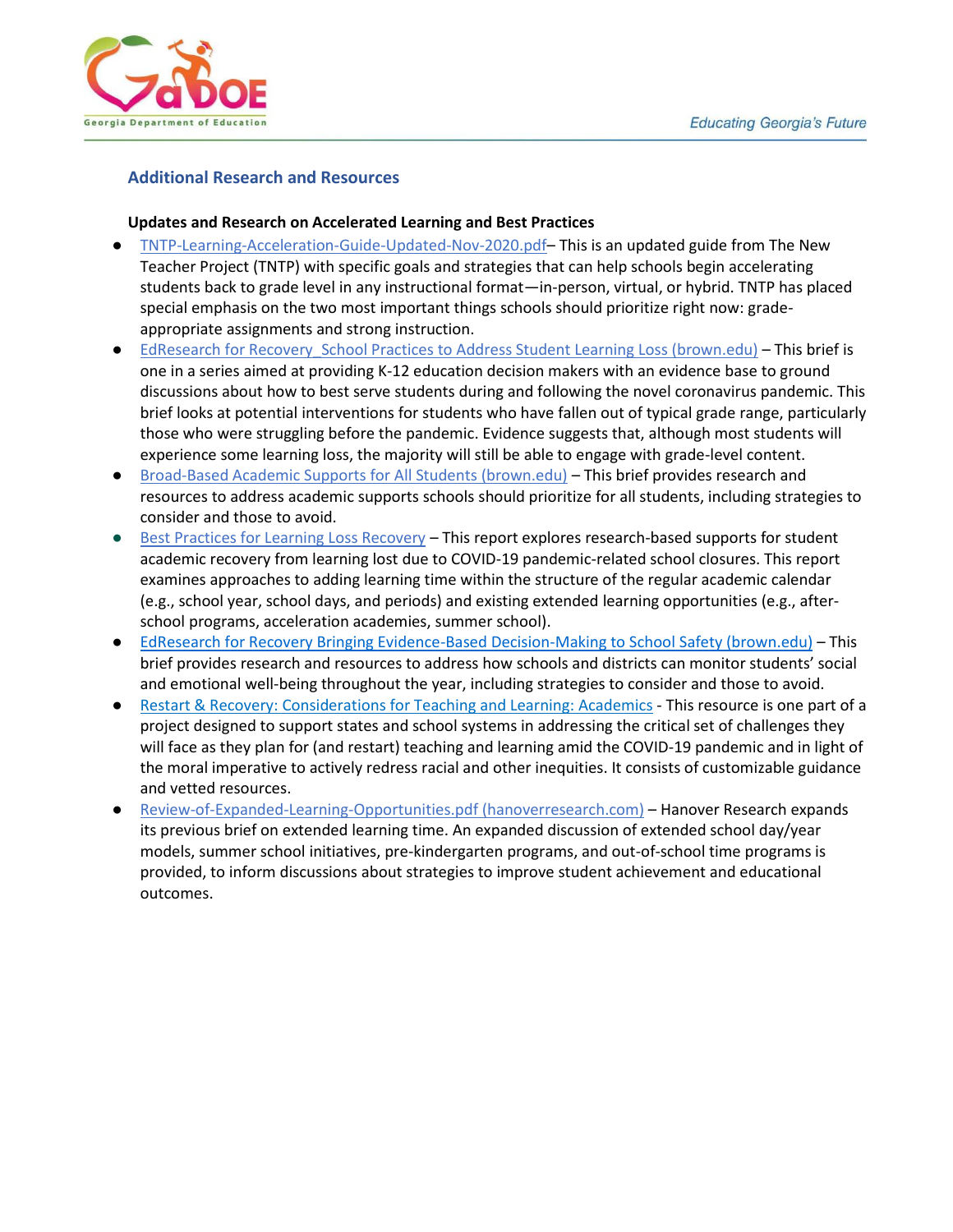

#### **Class-size Reduction**

- <span id="page-19-3"></span>● [NCPEA Policy Brief -Class-Size Policy -The STAR Experiment and Related Class-Size Studies](https://files.eric.ed.gov/fulltext/ED540485.pdf) – This brief summarizes findings on class size from over 25 years of work on the Tennessee Student Teacher Achievement Ratio (STAR) randomized, longitudinal experiment, and other Class-Size Reduction (CSR) studies throughout the United States, Australia, Hong Kong, Sweden, Great Britain, and elsewhere.
- [The Effectiveness of Class Size Reduction](https://nepc.colorado.edu/sites/default/files/publications/Mathis%20RBOPM-9%20Class%20Size.pdf) [–](https://nepc.colorado.edu/sites/default/files/publications/Mathis%20RBOPM-9%20Class%20Size.pdf) This brief provides research-based options for education policy makers on the effectiveness of class size reduction.
- Rethinking Class Size -The complex story of impact on teaching and learning This book examines class size reduction with several new approaches and shares an overriding model which shows how class size works through interconnections with other processes and features in the classroom and identifies key pedagogical implications for teachers and schools.
- [Class Size: What Research Says and What it Means for State Policy](https://www.brookings.edu/research/class-size-what-research-says-and-what-it-means-for-state-policy/)

#### **Extended School Day**

- <span id="page-19-0"></span>● [Extending the School Day-Year: Proposals and Results](https://files.eric.ed.gov/fulltext/ED321374.pdf) – This review provides a review of research on the feasibility of extending the school day/year
- Research Brief [Extended School Day](https://files.eric.ed.gov/fulltext/ED537590.pdf) This review summarizes what the research says about extending the school day, either starting early or staying later.
- [Do Students Benefit from Longer School Days? Regression Discontinuity Evidence from](https://files.eric.ed.gov/fulltext/ED591819.pdf)  [Florida's](https://files.eric.ed.gov/fulltext/ED591819.pdf) [Additional Hour of Literacy Instruction](https://files.eric.ed.gov/fulltext/ED591819.pdf)

#### **Extended School Year**

- <span id="page-19-1"></span>● [Extended School Day-Year Programs: A Research Synthesis](https://files.eric.ed.gov/fulltext/ED461695.pdf) – This analysis reviews the data on two types of extended school programs--those that extend the number of hours per day students spend in school, and those that extend the school year.
- [Extended School Year](https://files.eric.ed.gov/fulltext/ED544703.pdf) This Information Capsule addresses research conducted on extended school years and their impact on student achievement.

#### **High Frequency Tutoring**

- <span id="page-19-2"></span>● [Accelerating Student Learning with High-Dosage Tutoring \(brown.edu\)](https://annenberg.brown.edu/sites/default/files/EdResearch_for_Recovery_Design_Principles_1.pdf) [-](https://annenberg.brown.edu/sites/default/files/EdResearch_for_Recovery_Design_Principles_1.pdf) Part of EdResearch's Design Principles series that outlines the evidence, design principles and considerations for high-frequency tutoring. Rigorous research provides strong evidence that high-dosage tutoring can produce large learning gains for a wide range of students, including those who have fallen behind academically.
- [Community Engagement in K-12 Tutoring Programs: A Research-Based Guide for Best Practices](https://files.eric.ed.gov/fulltext/EJ1123811.pdf) This document provides evidence from researchers across disciplines and synthesizes a set of best practices in tutoring for use by community engagement practitioners.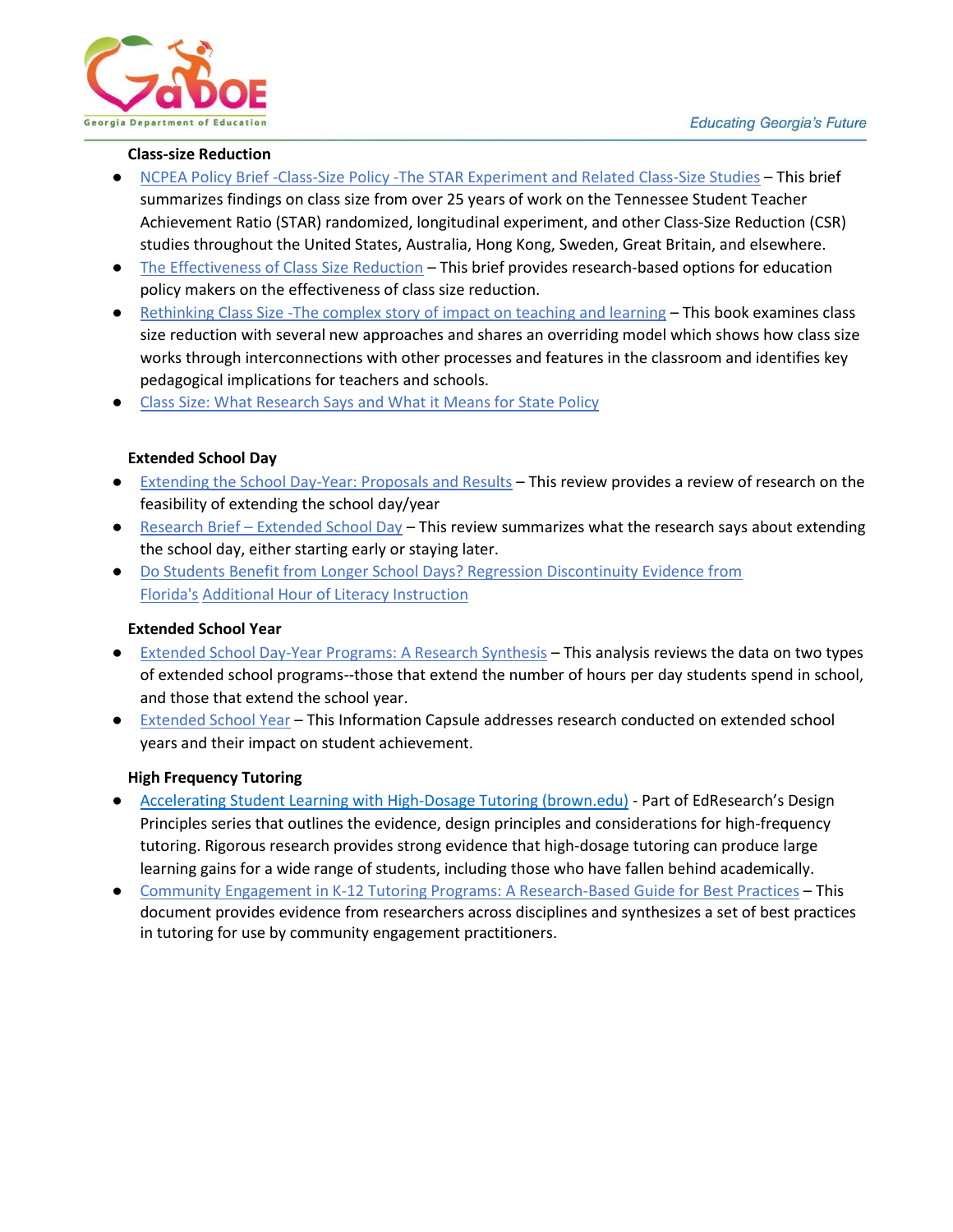

#### **Summer Programming**

- [Best Practices for Comprehensive Summer School Programs](https://insights.hanoverresearch.com/e2t/tc/VWHbx92NR9z0W8phn7q3gkr5VW178YCN4rd7CvN7bK2-f5nxGrV3Zsc37CgM7TW7WxtsC5N1p0qW5RL1j12l_sDZW8LZ0Pf9j_Xh-W3J0jlg6QKK_mW1tbmhx8NFqcLVzqLjD19JNPnW2YF7-r2gRVpPMgcyhfD6RLcW84H3nR5hRBw7W7KJ7Ky7kd0NKW4tdwdF8PnhpxVKwqBD18-hXQW4tDYf79l3FRrN5bSG7Y8kb2yM2v3n02gtqCM83dlhh-n1zW8dDW-w7hpNcXW8tMFMc1yYCsGW3qT-mm8V0DK5W4b4g5c7-yzx1W4Bkpm31-DpyQW4h111k5PqJp0W6HvyR03K3-8YW2GBm2Q4cJj5cW1gPfqT83kSgBW5Rb7Lh1qXTj6W4Tcyfj1jtb2BW5bpBcS89jK9gW7p1CLy4RNHZ6W8fP_T77qyW8GW3--GZp8bKCBSW7xQKKf7mr-bqW4BzJvh5zwQ12VKMjrM39GbXJ3js81) This report discusses best practices for summer learning and describes how districts structure summer enrichment, acceleration, and transition programs.
- [Effective Program Design for Elementary Summer Learning Programs](https://insights.hanoverresearch.com/e2t/tc/VWHbx92NR9z0W8phn7q3gkr5VW178YCN4rd7CvN7bK2-f5nxGrV3Zsc37CgQd5W1BsYKm7gyPrYW27B-Sg6whR6xN1CRYwk1rFbGW8wXCHN6sd8FKW41rcNJ2-WMWXW2LYxWb6GmR42N7rt5bnxP5wJN6YDZ0Ycp9WQW3689f05j5Kc0W1MwCBF7b5-RHW3S0KWr4ktl45W3PBYX019QNgvW3cWZc22SL_bYW5wm9p1933P2VN5565pgSgDgVW8Gx4Gz6vwk1DW46qsy66VX20MW9hL2q16kx3G8W1nFwKs3Wq2YWW58BhF06PsLYKN4Y_y-WXDyx_W7tjTb_2Vxz8WN7YVC5pwM8LsW2qzRzh2xcp0bW8XF7DJ5tr6zVW6vP9y68Jv33RW7xfZP8127bp-W1DqfgN26QV2bVt3YrH93_FrwW1vB1XL44TzMYW7XGZXS1KfwzcW4QQ6pq38-WkHW2-v60l4XgCJrN3LLlDQzQDYJ3dHD1) This report investigates the impact of summer programs on student learning outcomes, discusses the features of effective summer programs for elementary school students, and outlines strategies for evaluating summer programs.
- [Getting to Work on Summer Learning](https://www.rand.org/pubs/research_reports/RRA205-3.html)  Recommended Practice[s](https://www.rand.org/pubs/research_reports/RRA205-3.html) for Success This guidance is intended for school district leaders and their partners across the United States who are interested in launching or improving summer learning programs. In this summary version, the authors distill lessons about implementation gleaned from a six-year study of voluntary summer programs in the five urban districts participating in the National Summer Learning Project.
- [Summer Reading Camp](https://ies.ed.gov/ncee/edlabs/projects/project.asp?projectID=463) Self-Study Guide [–](https://ies.ed.gov/ncee/edlabs/projects/project.asp?projectID=463) This guide is designed to facilitate self-studies of planning and implementation of summer reading camp programs for grade 3 students. It provides a template for data collection and guiding questions for discussion that may improve instruction and increase the number of students meeting the grade-level standard by the end of the summer reading camp.
- <span id="page-20-0"></span>[Summer School Design and Evaluation Framework](https://insights.hanoverresearch.com/e2t/tc/VWHbx92NR9z0W8phn7q3gkr5VW178YCN4rd7CvN7bK2ZZ5nxG7V3Zsc37CgYJ0W975kCk7llPlPW9gf4zL3xDqXcW7s7tMP5w4KWgW1zS8h615_F4YW8QJPRy14zVn0V_v3BD8b45zwW1mKHbw74CG84W5g5gkk14x19pW2QLq2Y5XL5T6W5mS3kn72J05SW5NxslX7g9QtvW5L1PJB6R7YQCW90TwqF8pVZ_tW6HrR_-7nkwhxW6XPxc18XZRl_W11xBGK8pfyMWW4WfVsR1HqXgGW6hv7ZY5FKF2MN2-5rLdzDqkDW6FPSfH1YLgpzW3xSz4G7z9rWsN1DlQDFvwHTcW1CCKfv6ZQ4TSW3q3rpx5-qnRdW7xYS971m7JMxN1PSNDMfDVPtW1BKHpG64LVttW8R2xKn2Hx6wNW669R7V2gygstN5Q5fTK61HLLW60pSkM87DwycW1P9Ntq60zF1h36fB1) – This report reviews best practices in summer school program design and discusses how districts can leverage multiple research methodologies (e.g., data analyses, surveys, in-depth interviews, classroom observations, etc.) to monitor the implementation and evaluate the effects of their summer school programs.

#### **Virtual Learning**

- [Evaluation of Evidence-Based Practices in Online Learning](https://www2.ed.gov/rschstat/eval/tech/evidence-based-practices/finalreport.pdf) The goal of this study by the U.S. Department of Education is to provide policymakers, administrators and educators with research-based guidance about how to implement online learning for K–12 education and teacher preparation.
- [Access to Algebra I=The Effects of Online Mathematics for Grade 8 Students](https://files.eric.ed.gov/fulltext/ED527394.pdf) [–](https://files.eric.ed.gov/fulltext/ED527394.pdf) This study tested the impact of offering an online Algebra I course on students' algebra achievement at the end of grade 8 and their subsequent likelihood of participating in an advanced mathematics course sequence in high school.
- [Strategies for Virtual Learning Implementation](https://www.hanoverresearch.com/media/Strategies-for-Virtual-Learning-Implementation.pdf) [–](https://www.hanoverresearch.com/media/Strategies-for-Virtual-Learning-Implementation.pdf) This report by Hanover Research examines best practices in planning and implementing virtual learning programs. The report reviews literature on strategies for implementing successful virtual learning programs and profiles four school districts with exemplary programs.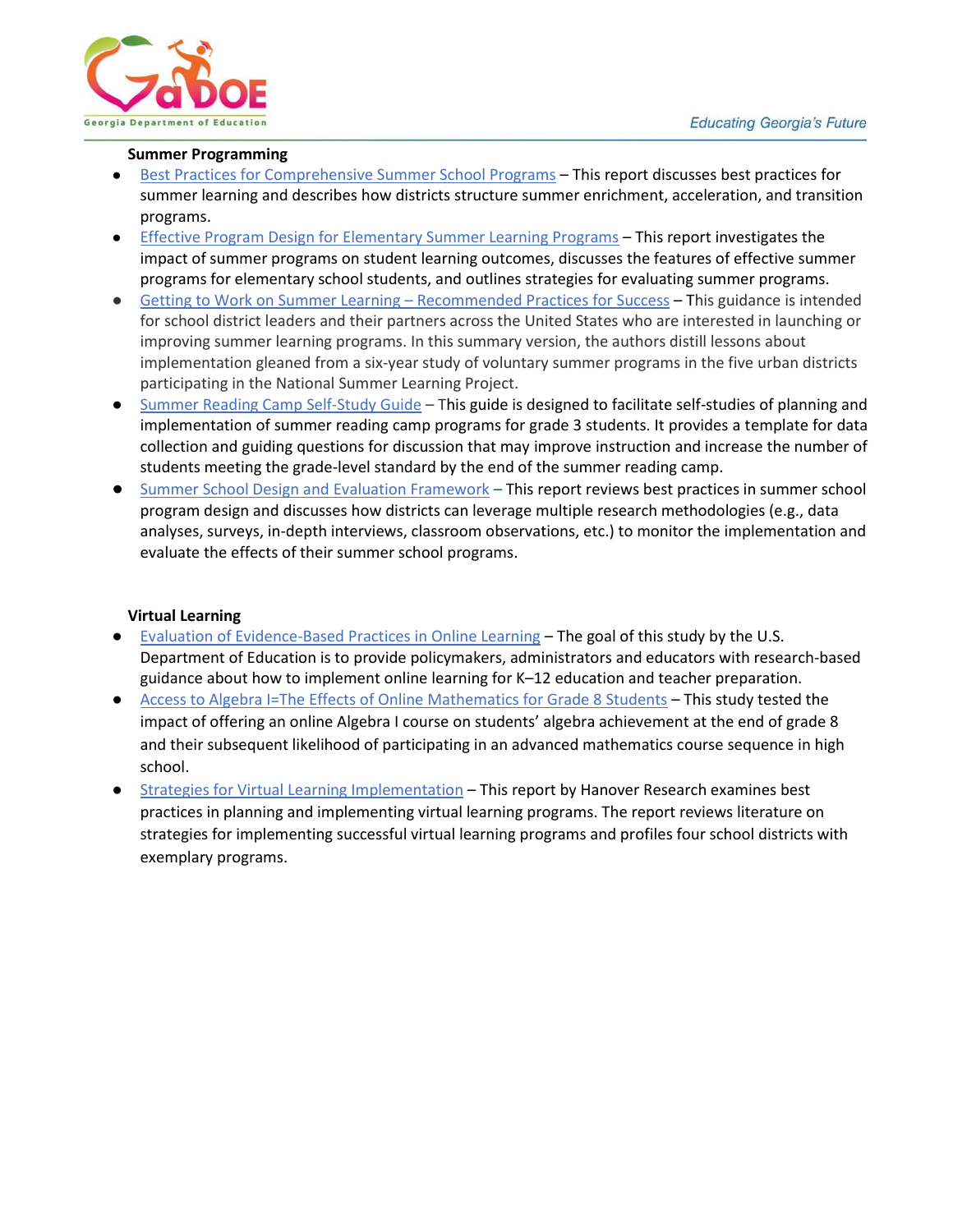

# Treutlen County Schools 5040 South Third St. Soperton, GA 30457 (912) 529-7101

| <b>Reopening Safely Plan</b>                |                                                                                                                                                                                                                            |
|---------------------------------------------|----------------------------------------------------------------------------------------------------------------------------------------------------------------------------------------------------------------------------|
| <b>First Day of School</b>                  | Wednesday, August 4, 2021<br>$\bullet$                                                                                                                                                                                     |
| <b>Open House</b>                           | Limit visitors to two per household in addition to the student.                                                                                                                                                            |
| <b>August 2, 2021</b>                       | Wearing a mask is highly recommended and we ask that<br>you practice social distancing. Any daily medications for students<br>should be signed in by a parent or guardian to the school nurse<br>clinic during Open House. |
|                                             | Treutlen Elementary School Grades PreK-5<br>11:00 - 12:00 Household Last Names A-G 12:00 - 1:00 Household<br>Last Names H-Q 1:00 - 2:00 Household Last Names R-Z                                                           |
|                                             | Treutlen Middle School (6-8 Grade)<br>$3:00 - 4:00$<br>Household Last Names A-K 4:00 - 5:00<br>Household Last Names L-Z                                                                                                    |
|                                             | Treutlen High School (9-12 Grade)<br>$5:00 - 6:00$<br>Household Last Names A-K 6:00 - 7:00<br><b>Household Last Names L-Z</b>                                                                                              |
| Assemblies/Large<br><b>Group Gatherings</b> | Assemblies/Large gatherings during the school day are<br>on hold until further notice.                                                                                                                                     |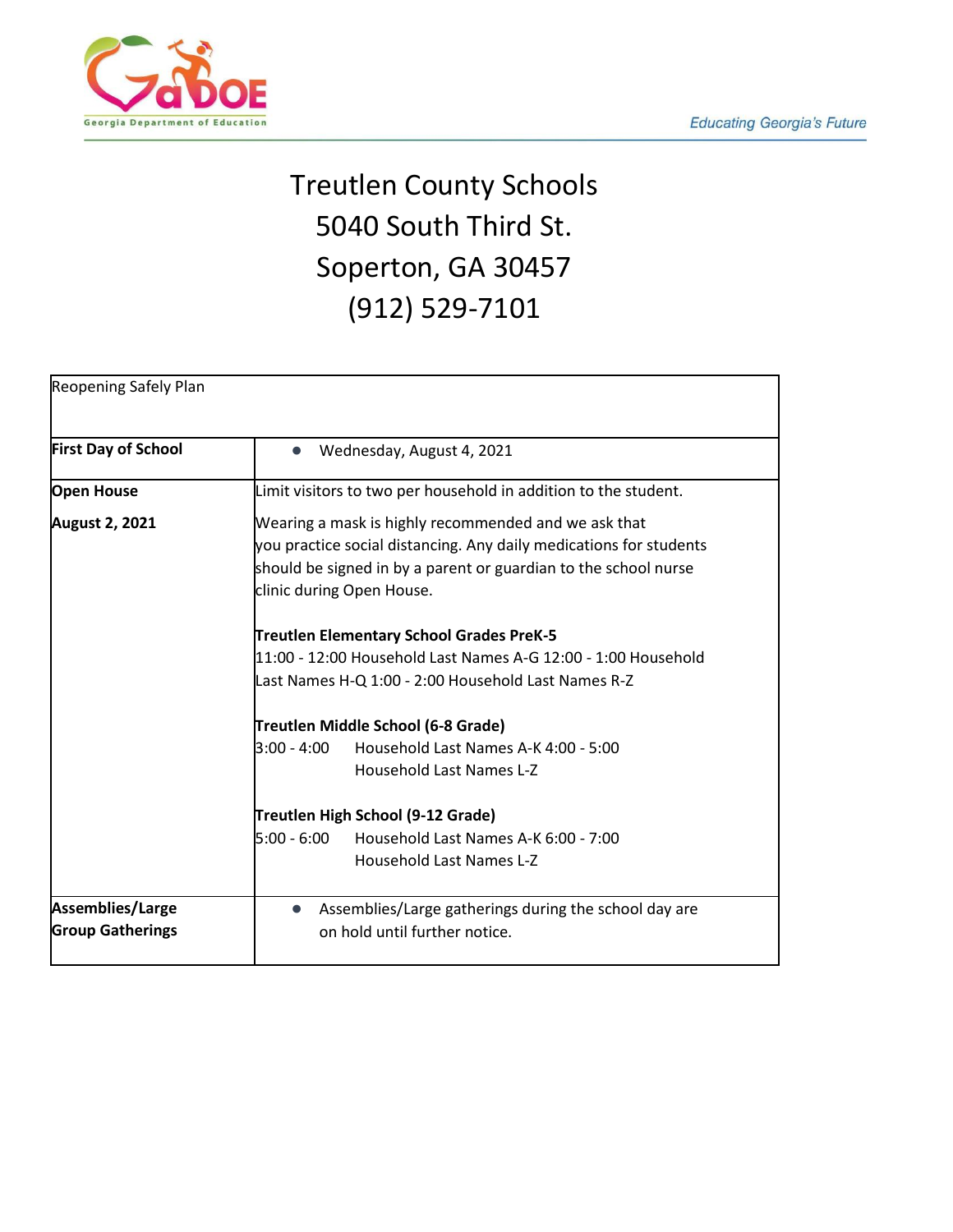

| <b>Cafeteria</b>                                                 | Fewer students will be at lunch at one<br>time<br>$\bullet$                                          |                                                     |
|------------------------------------------------------------------|------------------------------------------------------------------------------------------------------|-----------------------------------------------------|
|                                                                  | to allow for social distancing.                                                                      |                                                     |
|                                                                  | Both schools will increase the number of<br>lunches in their schedule and spread lunch tables out to |                                                     |
|                                                                  |                                                                                                      | allow for better social distancing.                 |
|                                                                  | Communication                                                                                        | Back to school communication will be shared through |
| Facebook, One Call Now, Treutlen County School System's district |                                                                                                      |                                                     |
| website.                                                         |                                                                                                      |                                                     |
| <b>Extracurricular</b>                                           | Athletics will follow GHSA recommendations.<br>$\bullet$                                             |                                                     |
| Activities/                                                      | Extracurricular/Academic clubs will follow CDC, DPH,                                                 |                                                     |
| <b>Athletics</b>                                                 | and GaDOE guidelines.                                                                                |                                                     |
|                                                                  |                                                                                                      |                                                     |
| <b>Field Trips</b>                                               | Field trips will be allowed only if safety measures can be<br>$\bullet$                              |                                                     |
|                                                                  | implemented                                                                                          |                                                     |
|                                                                  |                                                                                                      |                                                     |
| Safe and Healthy                                                 | Parents should pre-screen students before sending<br>$\bullet$                                       |                                                     |
| <b>Schools Procedures</b>                                        | them to school or bus stops each day. Any student                                                    |                                                     |
|                                                                  | with a measured temperature of 100.4 or higher or any COVID-19                                       |                                                     |
|                                                                  | symptoms should not be sent to school.                                                               |                                                     |
|                                                                  | They will be sent home if they come to school with symptoms.                                         |                                                     |
|                                                                  | All employees should screen their temperature daily.                                                 |                                                     |
|                                                                  | Employees should not report to work if they have a                                                   |                                                     |
|                                                                  | measured temperature of 100.4 or higher.                                                             |                                                     |
|                                                                  | All classrooms will be supplied with hand sanitizer and<br>$\bullet$                                 |                                                     |
|                                                                  | disinfectant.                                                                                        |                                                     |
|                                                                  | Best practices for hand washing and social distancing                                                |                                                     |
|                                                                  | will be implemented.                                                                                 |                                                     |
|                                                                  | Masks - Mask wearing is strongly encouraged, but not                                                 |                                                     |
|                                                                  | required.                                                                                            |                                                     |
|                                                                  | Custodial staff will be provided disinfecting equipment                                              |                                                     |
|                                                                  | and supplies.                                                                                        |                                                     |
|                                                                  | Classrooms, cafeterias and high-traffic areas will be                                                |                                                     |
|                                                                  | sanitized frequently.                                                                                |                                                     |
|                                                                  | Contact among students will be limited as much as                                                    |                                                     |
|                                                                  | possible.                                                                                            |                                                     |